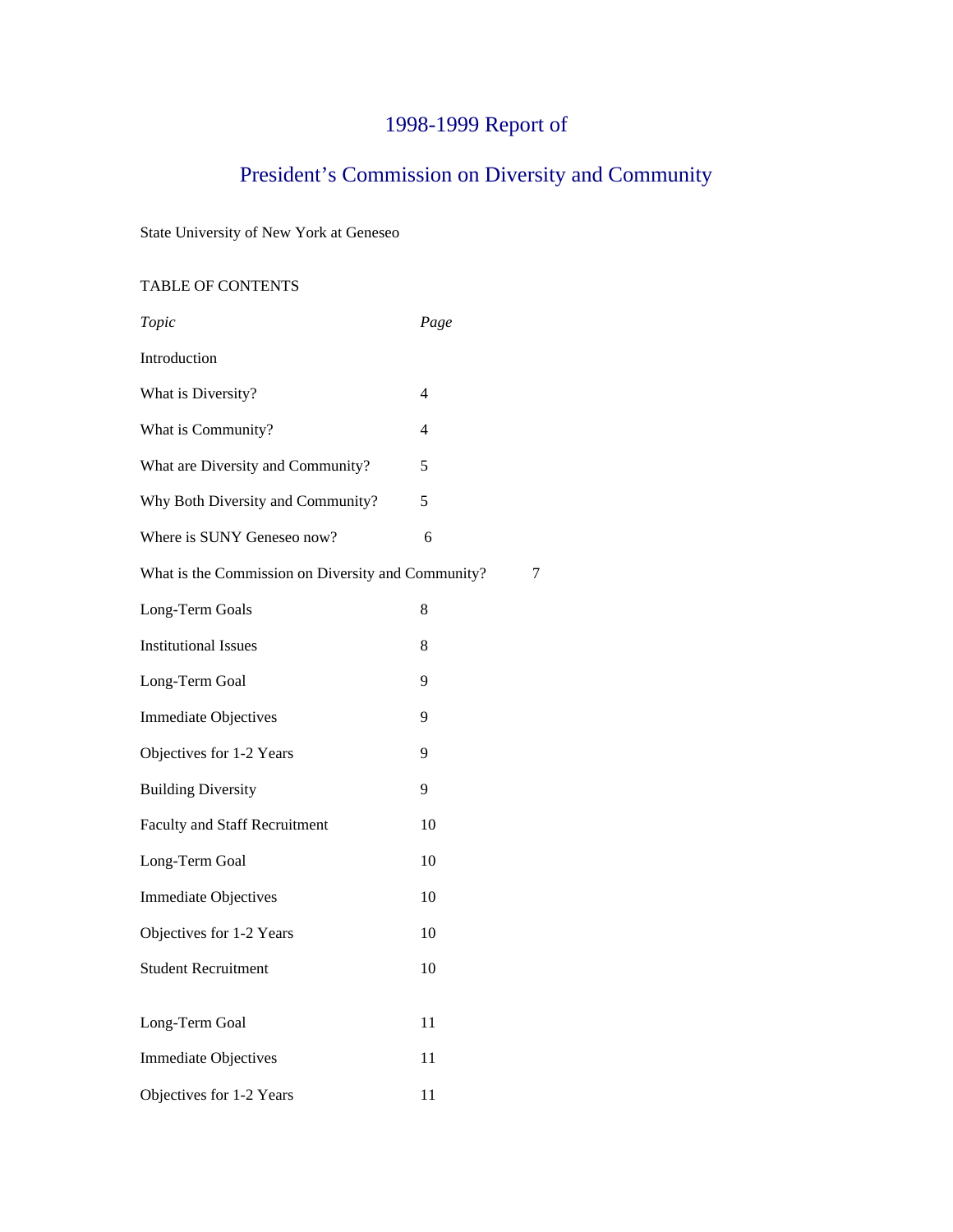| 12 |
|----|
|    |

- International Student Recruitment 12
- Long-Term Goal 12
- Immediate Objectives 12
- Objectives for 1-2 Years 12
- Faculty and Staff Retention 12
- Long-Term Goal 12
- Immediate Objectives 12 Objectives for 1-2 Years 12
- Student Retention 13
- Long-Term Goal 14
- Immediate Objectives 14
- Objectives for 1-2 Years 14
- Objectives for 5 Years 14 International Student Retention 15
- Long-Term Goal 15
- Building a Liberal Curriculum 15
- Immediate Objectives 15
- Objectives for 1-2 Years 15
- Objectives for 5 Years 16
- College Exchange Programs/Study Abroad 16 Long-Term Goals 16 Immediate Objectives 16
- Building Community
- SUNY Geneseo Campus Community 16 Long-Term Goal 16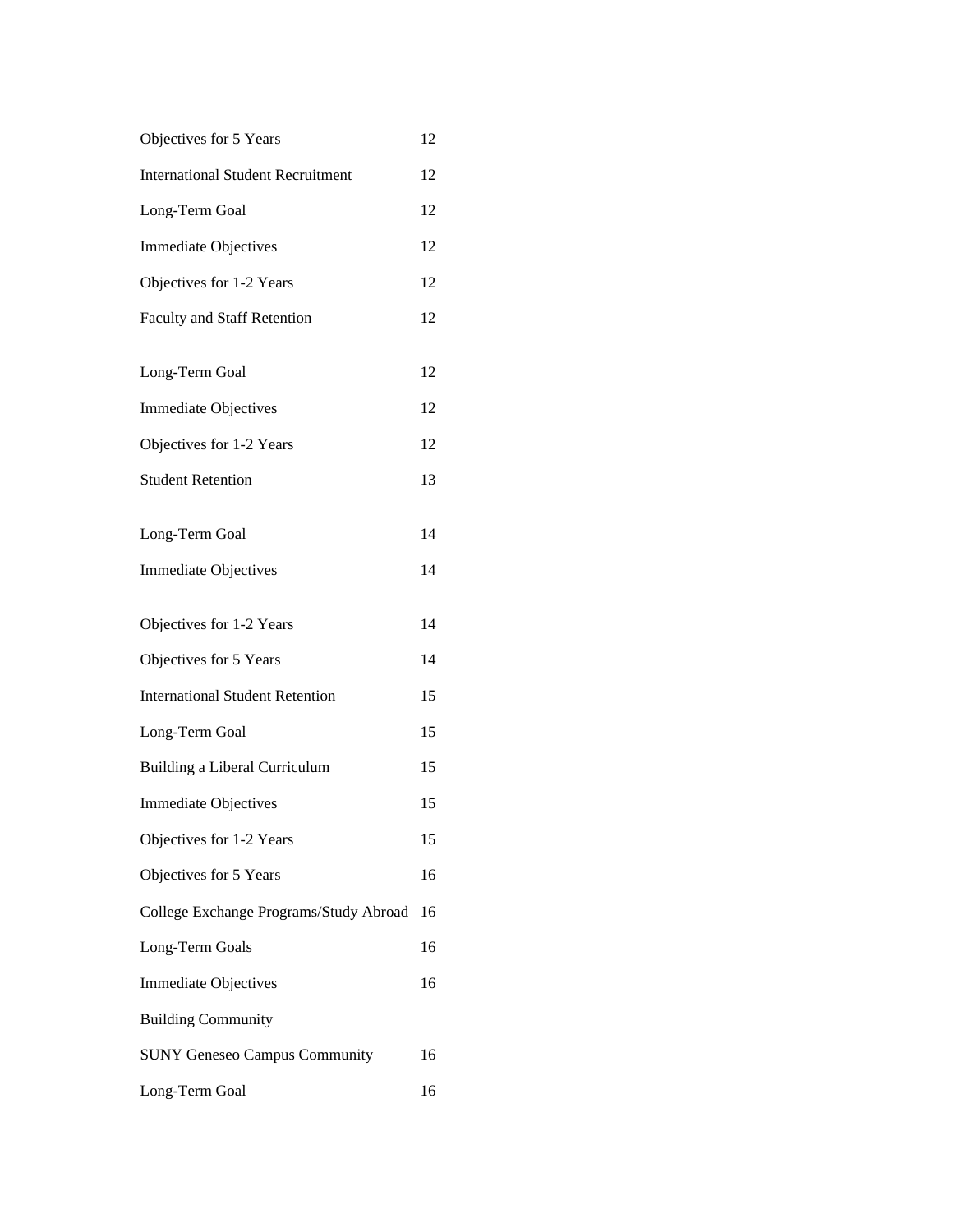| <b>Immediate Objectives</b>                                                 | 17 |  |
|-----------------------------------------------------------------------------|----|--|
| Objectives for 1-2 Years                                                    | 17 |  |
| Objectives for 5 Years                                                      | 17 |  |
| <b>Faculty and Staff Community</b>                                          | 17 |  |
| Long-Term Goal                                                              | 18 |  |
| <b>Immediate Objectives</b>                                                 | 18 |  |
| Objectives for 1-2 Years                                                    | 18 |  |
| The Geneseo Community and Beyond                                            | 18 |  |
| Long-Term Goal                                                              | 18 |  |
| <b>Immediate Objectives</b>                                                 | 18 |  |
| Objectives for 1-2 Years                                                    | 18 |  |
| Objectives for 5 Years                                                      | 18 |  |
| Conclusion                                                                  | 19 |  |
| Appendix A: Estimates of the U.S. and New York Populations20                |    |  |
| Appendix B: Recommendations in Depth                                        | 21 |  |
| Appendix C: Geneseo's Initiatives for Increasing Faculty Diversity<br>31    |    |  |
| Appendix D: 1988-1998 Information on the Background of First-Time Full-time |    |  |
| Students at Geneseo and Other 4 Year Public Colleges<br>36                  |    |  |
| Appendix E: Outline for an International Student Office<br>39               |    |  |
| Appendix F: Commission Members and Organization41                           |    |  |
|                                                                             |    |  |

# **1998-1999 Report of**

**President's Commission on Diversity and Community,**

**State University of New York at Geneseo**

# **What is Diversity?**

Specific historical, economic and social patterns have shaped American culture as well as the ways in which people who participate in American culture interact with each other. One of the most significant aspects of American culture and its world view is its diversity. Each of the groups which comprises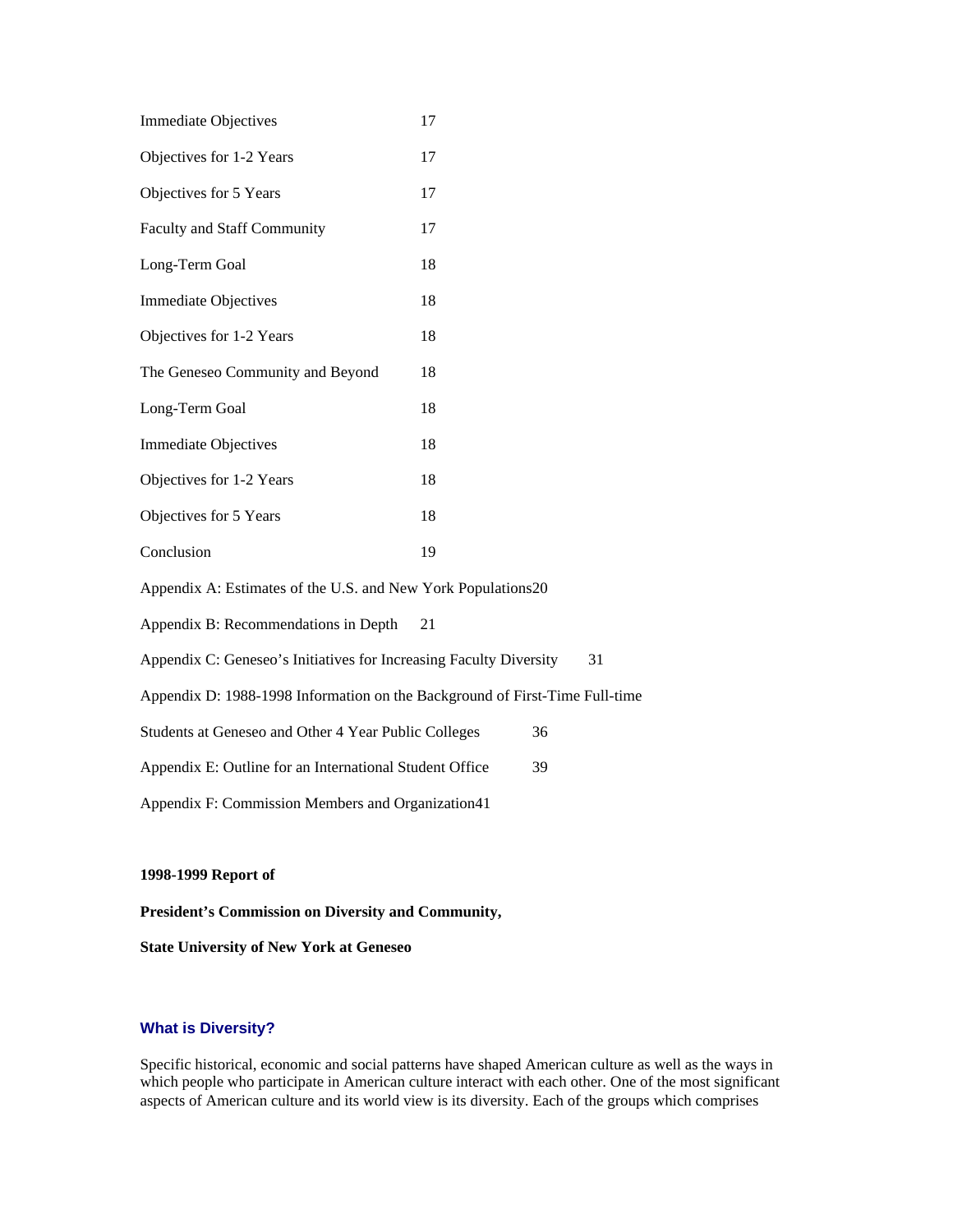American culture brings to it unique perspectives and knowledge and contributes to the collective consciousness that gives meaning to interactions within American society. The dynamics that govern group interactions in American culture are specific to it. Outside of American culture, group identities and group labels are redefined and are assigned different meanings.

Groups negotiate their collective identity and their position within the larger culture. Individuals also negotiate and construct their own identity within their group and within the larger American culture. Thus negotiations happen at several levels and within several contexts: at the level of institutions, between groups, within groups, and at the individual level. The richness as well as the diversity of American culture comes from this mosaic of experiences.

Diversity is defined broadly as differences based on gender, race, ethnicity, national origin, language heritage. religion, sexual orientation, class, physical ability, learning style, geographic background, mental health, age, and relationship status. These differences have powerful ways of drawing people together and pushing them apart. It is the breadth of this diversity that the Commission has targeted, not the narrowness. As defined by the Commission, race does not mean African American any more than sexual orientation translates into gay or lesbian. Physical limitations are not always handicapping. Family does not always mean nuclear.

The Commission recognizes that none of the differences mentioned above is monolithic nor does any one characteristic define an individual. Diversity is about understanding people as members of groups but also as individuals who have to negotiate their unique configurations and meanings in relation to their collective group identity and the larger American culture. It is in recognition of the individuality of faculty, staff and students that the Commission has undertaken the task of addressing diversity at SUNY Geneseo. As a college community, SUNY Geneseo represents a combination of the diversity of each individual member. It is important not only to acknowledge and understand the richness of each group, but also the uniqueness and variability of each person in these different contexts.

## **What is Community?**

Campus Life: In Search of Community, a special report of the Carnegie Foundation for the Advancement of Teaching provides the following principles as a guideline to building effective campus communities. A college community should be:

Educationally *purposeful*, a community where faculty and students share academic goals and work together to strengthen teaching and learning.

*Open*, a community where freedom of expression is uncompromisingly protected and where civility is powerfully affirmed.

*Just*, a community where the sacredness of the person is honored and diversity is aggressively pursued.

*Disciplined*, a community where individuals accept their obligation to the group and where well-defined governance procedures guide behavior for the common good.

*Caring*, a community where the well-being of each member is sensitively supported and where service to others is encouraged.

*Celebrative*, a community in which the heritage of the institution is remembered and where rituals affirming both tradition and change are widely shared.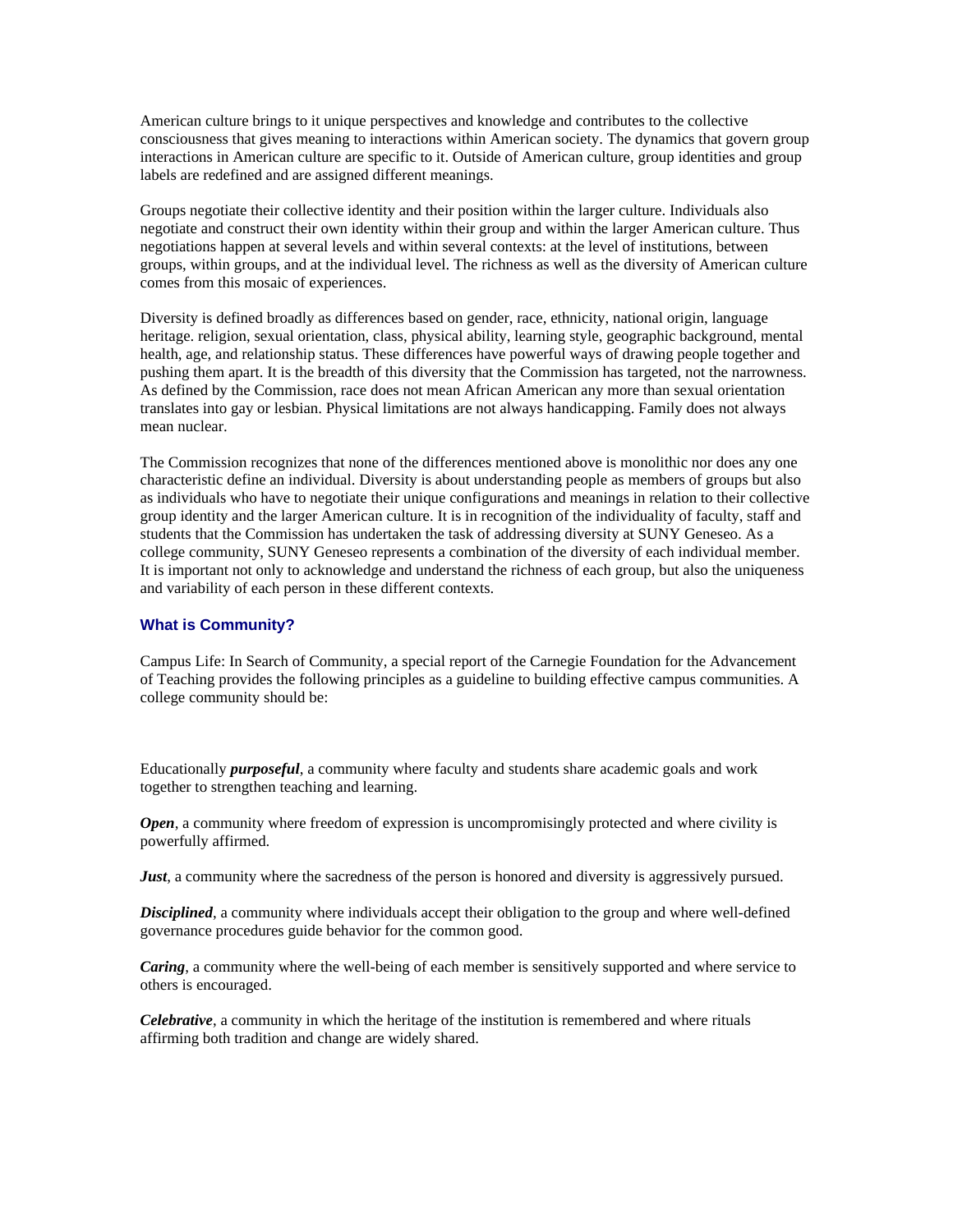These principles are specifically designed with the "new academy" in mind, one that understands that knowledge is not stagnant, one that pulls its strength from the differences and commonalities of its individual members, and one that understands community as a process not an endpoint.

SUNY Geneseo has many people of good will. What is lacking is a coordinated effort to increase campus diversity and form a more welcoming community. Individual efforts are very important and need to be supported by a campus and community atmosphere that welcomes and celebrates the diverse nature of human beings.

# **What are Diversity and Community?**

All communities have some inherent diversity. Even those communities, seemingly homogeneous, are in fact diverse. Within communities that are recognized as homogeneous, individuals are socialized to acknowledge and give more importance to those characteristics held in common than those in opposition. For example, when visiting a monastery, the outsider may see homogeneity. The act of seeing is passive. Only through interaction does one discover the differences in age, nationality, and life experience which bring rich diversity to the group.

Conversely, in seemingly diverse communities, there are likely to be many more commonalities than individuals have been socialized to see. It is only through active means that individuals come to recognize the commonalities that provide a sense of structure to the rich diversity. To examine human diversity is to marvel at its impact on community. To examine human communities is to map out the great interplay between diversity and sameness.

Communities with enhanced diversity are "value added." Communities which embrace their diversity promote a common culture by subscribing to a set of values which seek to construct and reconstruct community across differences. Communities which embrace their diversity are not threatened as affinity groups seek out space in affirmation of their identities. Communities which celebrate diversity provide more avenues for members to cross boundaries. It is by crossing boundaries that individuals discover new and exciting ways of seeing and knowing the world -- the very purpose of a liberal education.

# **Why Both Diversity and Community?**

People live in communities. A community is a group of individuals who come together for a specific purpose. A well organized community promotes a climate of understanding, respect, caring for all its members, regardless of their differences. Communities share a common culture and subscribe to specific norms and values that define their individuality and special character.

A college community is no different. Faculty, students, staff who come to Geneseo make a conscious choice to join the college community. The community we would like to build will welcome, value, and respect people of diverse backgrounds and cultures. It will reflect our common purpose and goals as well as the ideals we promote.

Efforts to diversify the College must be more than mere crunching numbers. Our efforts must be holistic in nature, including building diversity and community together. Community is not meant only in the sense of space. Community must include those intangible aspects embodied in words such as ambience, climate and spirit, which help to distinguish communities from each other. The SUNY Geneseo community must foster a learning centered environment where academic as well as personal growth of all members is valued; a community where the individual and his or her unique contributions as well as group affiliations are respected; a community that stresses growth and development across the life span. To attempt a mere increase in numbers without giving sufficient attention to community would be worthless.

SUNY Geneseo has established the goal of becoming "the premier public liberal arts college in the country." Furthermore, our current mission statement suggests that "the entire college community works together to develop socially responsible citizens with skills and values important to the pursuit of an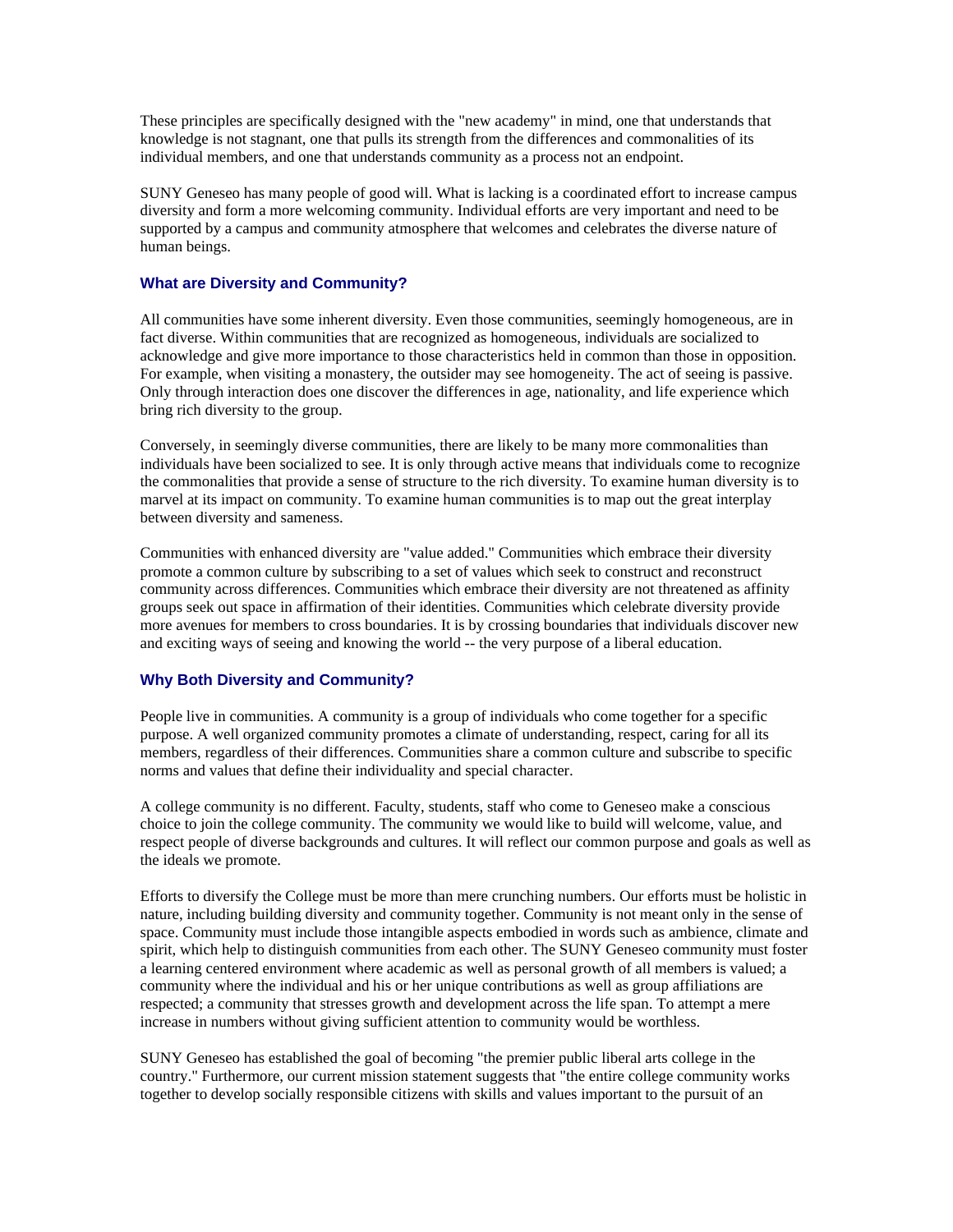enriched life and success in the world." Because many Geneseo students come from homogeneous small communities and suburbs, the College needs to recognize that it must take purposeful and calculated steps to move our students to the stated ideal. These steps should help students learn to respect themselves and to see differences, such as race, class, or ability, to name a few, as not just normal but as valuable. We must provide opportunities for our students to learn to understand and respect multicultural perspectives. We must be purposeful in our establishment of a community climate that accepts, yet challenges, that is deliberate; a community where it is okay to fail because to fail means that at the very least we tried; a community where we all are valued for whatever our unique contribution may be; a community that celebrates the diversity among us.

# **Where is SUNY Geneseo now?**

A series of calculated administrative decisions supported by the exceptional hard work and dedication of the college community have elevated SUNY Geneseo to the ranks of the "highly selective" colleges and universities in the nation. In fact, the College's new vision statement indicates that "Geneseo aspires to be the premier public liberal arts college in the country". Toward this aim, the College must celebrate its current strengths, while recognizing that there is still much to be accomplished to enhance and embrace diversity.

Data for the 1998-99 school year show a student body which is 65.5% female with an average age of 20. The African American, Latino, Asian and Native American (ALANA) student population of Geneseo makes up 9.9% of the total student body, down from a 10 year high of 12.3% in 1994. Asian students make up the majority of the ALANA population, comprising 48% followed by the Latino population at 31%, African American population of 18% and Native American population of 2.5%.

While other data for 1998-99 are not yet available, past reports from the Office of Institutional Research indicate clear trends that are most likely to persist this year. In 1997, 46% of Geneseo freshmen indicated that they were Catholic; 28.2% identified themselves as Protestant. This is almost an exact reversal of the national data indicating 53% Protestant and 27.9% Catholic. In 1997, 4.4% of Geneseo freshmen indicated that they were Jewish. The percentage of 1997 Geneseo freshmen who report that their parents hold college or postgraduate degrees is also very different from the national data: 58.9% of Geneseo fathers as compared to 39.6% nation wide and 53.6% of Geneseo mothers as compared to 35.5% nation-wide.

The reported socioeconomic data of the College's students are changing. In 1993, 68.9% of freshmen reported family incomes of \$50,000 or more while in 1997 this figure increased to 72.6%. At the high end salary scale (\$75,000+), 42.1% of the fall 1997 Geneseo freshmen reported such family income compared to the national average of 25.1%. The majority of the Geneseo freshmen in 1997 came from towns and cities located 51-500 miles from the campus, accounting for 74%. Just 5.4% came from distances greater than 500 miles.

Considerably less data are collected about employees; however, in 1997 there was a total of 249 faculty members, 35.3% of whom were women and 8.8% of whom were people of color. Of the ALANA faculty, the Asian population comprised 59.1%, 18.2% were African American and 22.7% were Hispanic. No faculty of Native American heritage were employed by the College. These statistics, although factual and mathematically correct, are of questionable value because the numbers are so low.

A comparison of the faculty diversity at Geneseo with the national averages shows some interesting differences. Nationwide, the percentage of full-time ALANA faculty was 12.6 in 1995. Of these, 38.9% were African American, 18.3% were Hispanic, 39.7% were Asian American and 3.2% were Native American. Geneseo has a significantly lower percentage of faculty of color. Nationally, the percentage of ALANA faculty that are African American and Asian Faculty are about equal, whereas at Geneseo the percentage of Asian American faculty far outweighs the percentage of African American faculty.

In 1997, 72.7% of the faculty had been with Geneseo six or more years. Those faculty members holding the rank of Professor accounted for 22.9% of the total, Associate Professor for 33.3%, Assistant Professor for 34.5%, Instructor for 3.6% and Lecturer for 5.6%.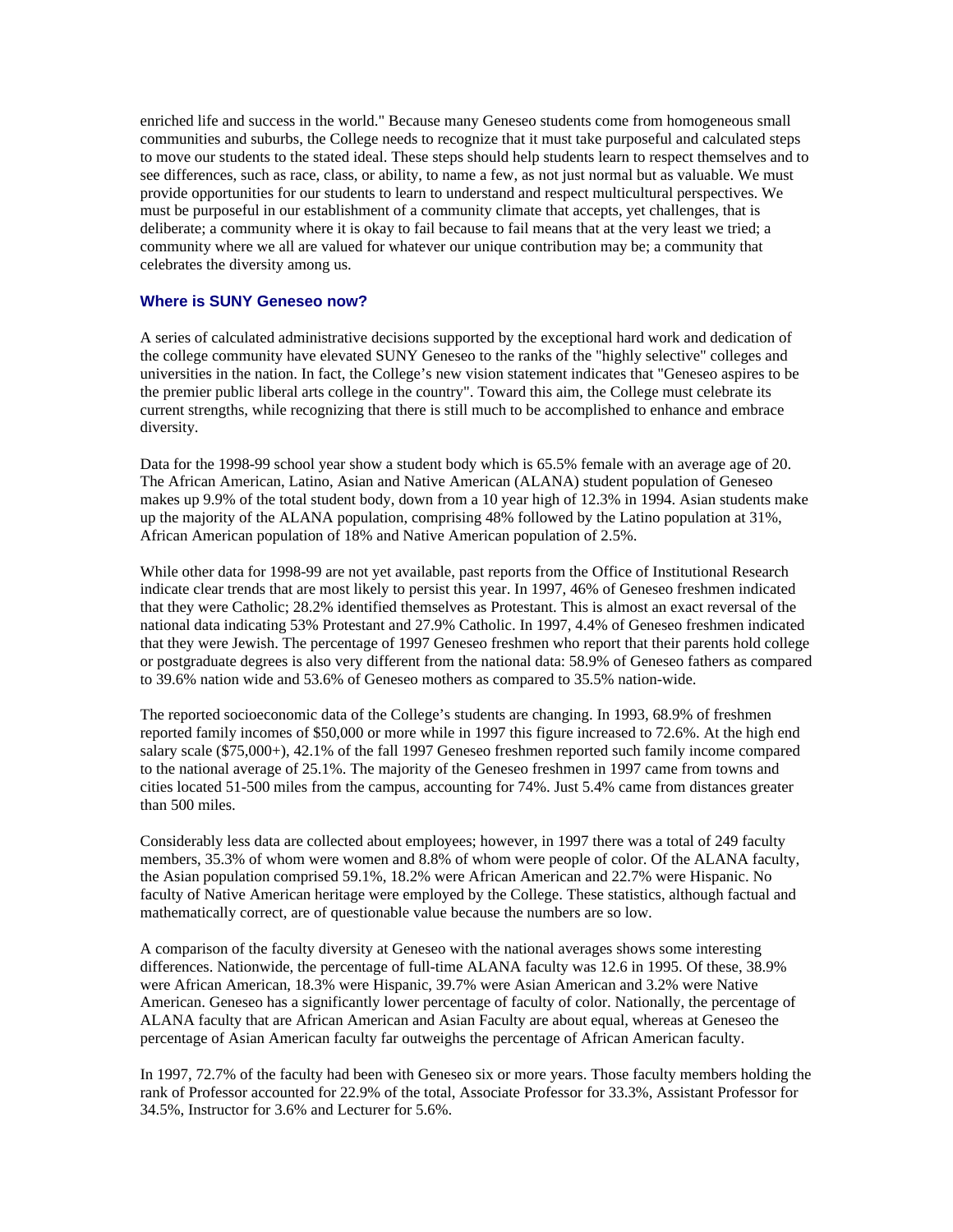In 1997, the College employed 138 professional staff members, 8.7% of whom were people of color. People of African American descent comprised the majority, while the College employed no Latino or Native American professional staff members.

# **What is the Commission on Diversity and Community?**

On May 7, 1998, President Christopher C. Dahl appointed the President's Commission on Diversity and Community with the following stated purpose:

...we seek to create a richly diverse community where students and faculty are actively engaged with a wide range of ideas and where we all have the opportunity to learn from people of diverse racial, ethnic, and social backgrounds. We seek to build an educational community where differences are respected and where individuals from all backgrounds are accepted and participate freely in the teaching and learning process.

Dr. Dahl further stated that "Continuing to build such a community at Geneseo is essential to providing a liberal and liberating education for all students."

#### **The Commission's Charge**

The Commission was to consider four areas:

Coordination of diversity efforts

Recruitment and retention

Campus atmosphere

Building community

President Dahl directed that an 1998-1999 report be prepared by the end of the academic year.

The commission was divided into four working subcommittees:

Student recruitment and international students/programs

Faculty and staff recruitment and retention

Student retention

Curricular and co-curricular concerns

The recommendations of each subcommittee are compiled in the 1998-1999 report. Each recommendation has been discussed further by the entire Commission prior to appearing in this report. The results reflect the collective will and the consensus of the Commission

While the Commission has chosen to define diversity and community in the broadest possible terms, there are certain groups who have faced historic under-representation at colleges and universities across the nation, namely African American, Latino, Asian and Native American people. The acronym ALANA is used throughout this report to refer collectively to these populations. The Commission has devoted much attention to policies and services that the College must enhance to effect positive changes in enrollment and retention of ALANA faculty, students and staff. The Commission has also focused heavily on the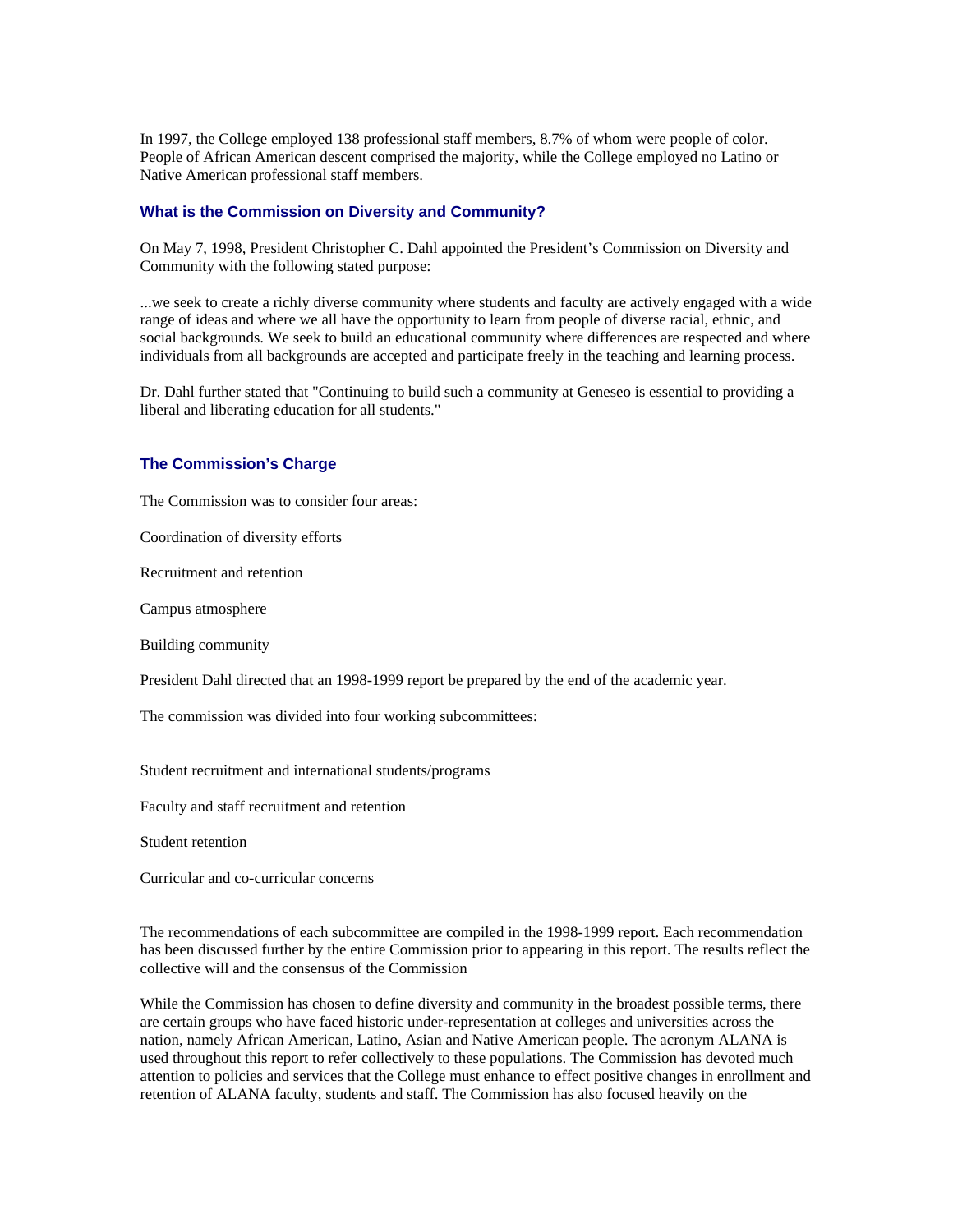recruitment of international students, those students who are foreign-born, not currently residing in the United States.

As the work of the Commission continues, new recommendations for enhancements and services for other specific populations will emerge. Such populations may include students with ESL needs, Jewish students, male students, students from low socioeconomic backgrounds, and non-New York state residents.

Based on its deliberations over the past year, the 1998-1999 Commission on Diversity and Community recommends the following overall long-term goal and supporting goals. Each of the supporting goals addresses an area in which there were clearly discernible goals, which the Commission delineates further in subsections of this report.

# **Long-Term Goal**

To create a truly world class college in which students learn through a variety of curricular and cocurricular encounters in classrooms, residence halls, student and volunteer organizations, and the larger community to appreciate, to understand, and to live and work in the diverse environment of the 21st century.

#### **Supporting Long-Term Goals**

To develop clear lines of responsibility at the highest levels of the administration that reflect the College's commitment to diversity.

To recruit and retain a faculty and staff that reflect the diversity of the population they serve.

To recruit and enroll highly qualified students who are representative of the diverse populations of New York State and the nation. [See Census data, Appendix A]

To recruit and enroll highly qualified international students from diverse cultures including non-Western.

To support, retain and graduate a diverse student body that is proportionately similar in each year from entry to commencement.

To establish and maintain exchange programs with universities abroad.

To establish and maintain exchange programs with colleges historically serving Black, Latino American, and Native American populations.

To expand and support the Study Abroad program.

To infuse diversity throughout the curriculum and the campus community where possible and appropriate to create a curriculum that reflects, as far as possible, the whole campus community.

To become a learning-centered community that fosters and encourages academic and personal growth for faculty, staff, and students and to create a cultural climate where diversity is a valued and natural part of the campus community infrastructure.

To foster a collegial spirit among faculty and staff that welcomes, values and celebrates diversity as a natural part of academic life and supports the free exchange of ideas and information in support of the College's educational mission.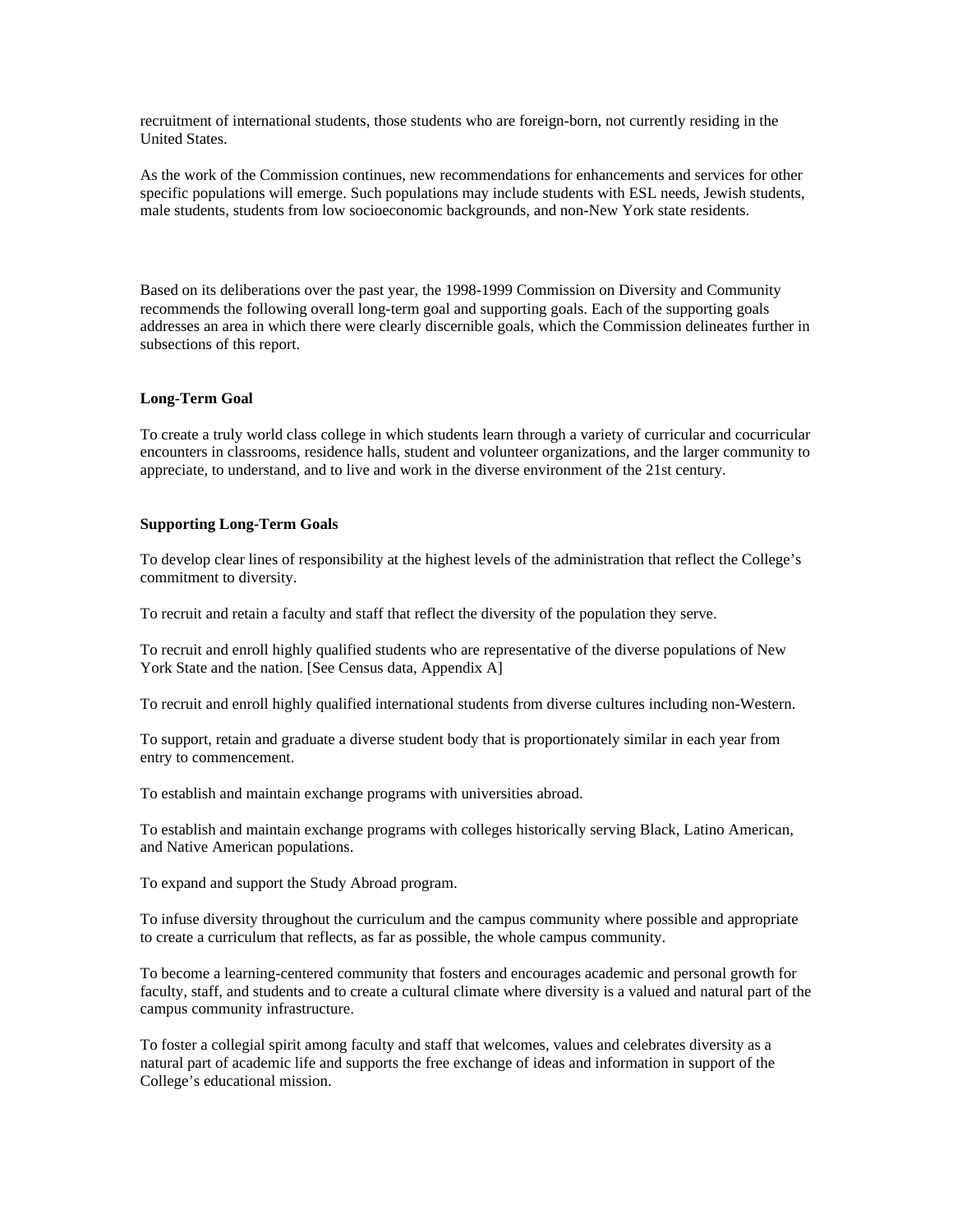#### **Institutional Issues**

Part of establishing a diverse community is to have students, faculty, and staff who value diversity, as well as the active support of leaders at the highest level of SUNY governance who share that value. Campus governance leaders must continue to encourage SUNY leadership to seek effective means for fostering and rewarding diversity initiatives throughout the university system.

Many members of the Geneseo College Community hold the notion that to embrace diversity is a desirable thing, and there exist many persons of good will who are working individually to attain this goal. Yet, the College must establish its goal of enhancing and embracing diversity as a community value and communicate this clearly, especially to incoming freshmen, faculty and staff. In doing so, the College must be careful to encourage a definition of diversity which includes all members, including "Whites" and/or the "majority".

The Commission recognizes that there are certain roadblocks that interfere with SUNY Geneseo's efforts related to enhancing diversity and community. Specifically, these include low salaries, the rural/agrarian location, and the competition for ALANA faculty, staff, and students. Other roadblocks may be selfimposed, such as those that result from poorly defined goals, poor communication, and out-dated or poorly define implemented policies and procedures.

Prior to the development of a major diversity initiative, the college must first identify institutional goals that reflect this purpose. These goals will give rise to a structure that will foster achievement of our longterm aspirations. The College must recognize that attainment of these goals is contingent upon the allotment of resources, personnel, and time. Such a major initiative should include the following five essential elements:

- 1) Accountability
- 2) Inclusiveness
- 3) Share Responsibility
- 4) Evaluation
- 5) Institutionalization

#### **Long-Term Goal**

To develop clear lines of responsibility at the highest levels of the administration that reflect the College's commitment to diversity.

#### **Immediate Objectives**

A. Amend the College Mission Statement, Strategic Plan, and Goals of the Institution to reflect a commitment to diversity at the highest levels of the College and as an integral part of its mission.

B. Form an administrative structure at the highest levels with clear lines of responsibility for accomplishment of the goals outlined in this report. [See Appendix B for details]

C. Promote diversity among alumni, faculty, staff and students with year-long educational and promotional programs stressing the need for diversity and for financial support for associated college programs.

# **Objectives for 1-2 Years**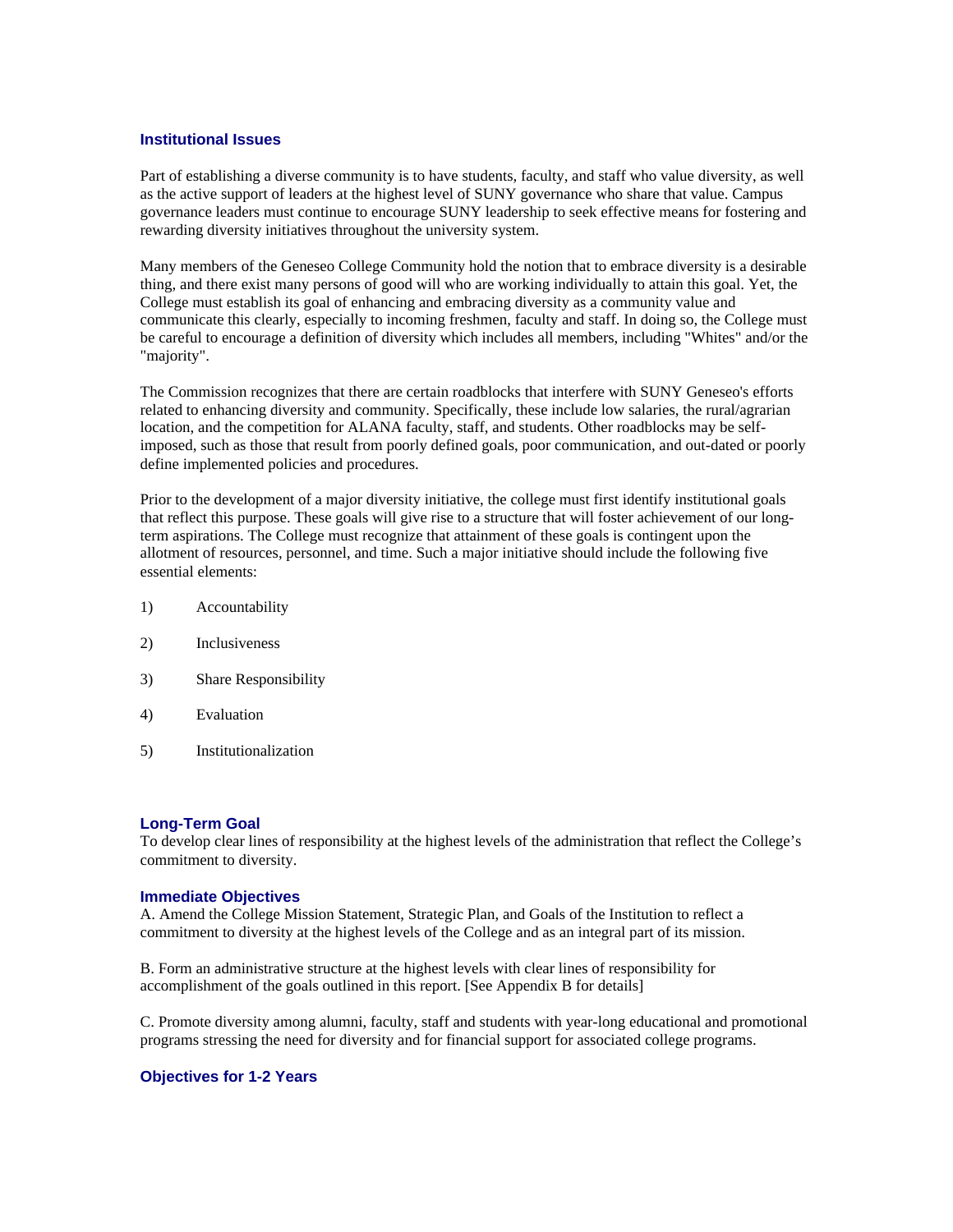A. Undertake a targeted Diversity Campaign Fund Drive in support of faculty and student recruitment, student scholarships, international studies and exchanges, curricular revision, and special projects.[See Appendix B for details]

B. Revise the mission of the Office of Multicultural Affairs to reflect the specific goals and objectives of this report.

# **Building Diversity**

Institutions, such as SUNY Geneseo, with a history of limited diversity must embrace active change if they wish to increase diversity. Faculty, staff, and students from diverse backgrounds must be sought out by the College. Recruitment alone will not insure diversity. The College must offer faculty, staff, and students reasons to remain at SUNY Geneseo.

# **Recruitment**

## **Faculty and Staff Recruitment**

If SUNY Geneseo truly desires to have a diverse faculty and staff, the recruitment process should reflect the College's commitment to this goal. Geneseo's environment should be conducive to the intellectual development of the entire community, free from prejudice, and welcoming to all. As stated, the Commission recommends a broader distribution of "Geneseo's Initiatives for Increasing Faculty Diversity," herein referred to as "Initiatives."[See Appendix C] It is important that students encounter role models and diversity at all levels of the College, thus the initiatives should be expanded to include recruitment of staff. In addition, because there are different union issues in each division, each division should adopt its own set of initiatives based on its unique hiring practices. The goals enumerated below give specific reference to the Initiatives where appropriate.

## **Long-Term Goal**

To recruit and retain a faculty and staff that reflect the diversity of the population they serve. [See Faculty and Staff Retention section]

## **Immediate Objectives**

A. Adopt the Geneseo "Initiatives for Increasing Faculty Diversity" as official College policy and procedures for the recruitment of faculty. [See Appendices B and C for details]

B. Expand the "Initiatives" to staff searches, recognizing the need to amend them to meet the unique hiring practices for staff members of the various College divisions.

C. Establish a diversity plan. [See Appendix B for details]

D.Take steps to diversify the applicant pool for faculty and staff positions by.

• Making more of an effort to target schools, publications and professional organizations that have a higher percentage of minorities when advertising openings. [See Appendix B for details]

• Emphasizing our goal to increase the diversity of our faculty and staff by stating it directly in employment advertisements. [See Appendix B for details]

E. Create opportunities to make hires that would increase the diversity of faculty and staff.

# **Objectives Within 1-2 Years**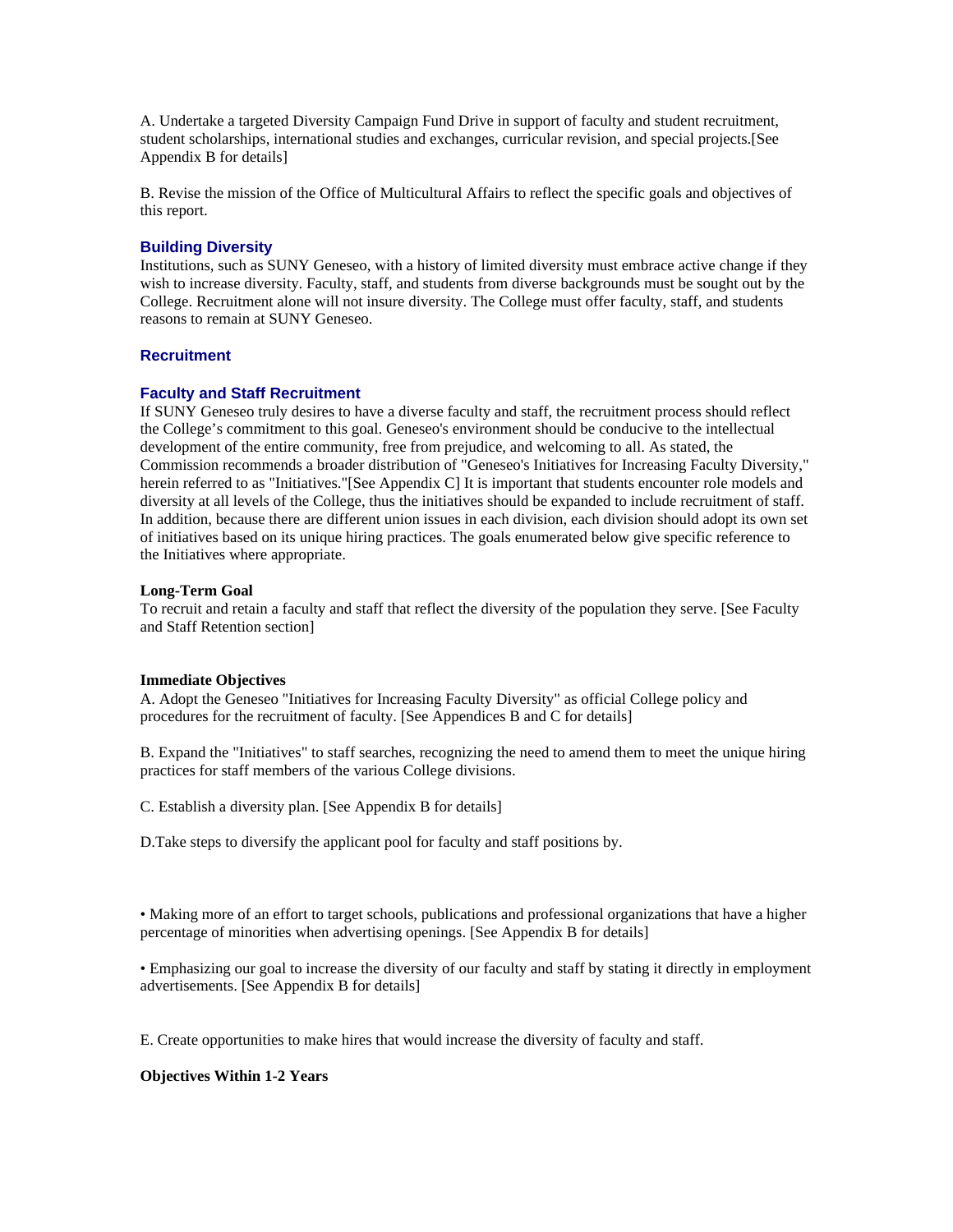A. Increase ALANA scholar presence on campus by

• Establishing a visiting minority scholars program. [See Appendix B for details]

• Developing an alliance with an historically black college(s) or university which would enable faculty exchanges.

B. Promote the Geneseo "community" with prospective faculty and staff by

• Publishing a recruitment pamphlet that emphasizes cultural programs at Geneseo and our proximity to Rochester and Toronto.

• Providing assistance in finding housing for faculty and staff members by developing a listing of housing opportunities in the area, including information about apartment complexes, real estate listings, and Rochester neighborhoods. [See Appendix B for details]

C. Develop departmental one-on-one recruitment plans to remain in contact with prospective faculty and to "sell" the College much as a coach might recruit a star player.

#### **Student Recruitment**

In general, the Admissions Office is doing well within the guidelines provided by the College. If the institution is committed to increase diversity, changes need to take place at the institutional level. The College should undertake a planned effort which would involve not only the Admissions Office but also academic departments, faculty, staff and students. The Commission proposes a Diversity Recruitment Plan, which would be coordinated through the Admissions Office. The recruitment effort would be monitored by an Advisory Board composed of four to five members recruited from across the campus community. The plan would specifically identify those populations the College seeks to increase. It would also outline those specific measures to be implemented.While the Commission has so far focused on increased ALANA and International student recruitment, the College's efforts at increasing diversity among the student body should not be limited to these two groups. As its work continues, the Commission expects to make additional recommendations in this area.

## **Long-Term Goal**

To recruit and enroll highly qualified students who are representative of the diverse populations of New York State and the nation. [See Appendix A]

#### **Immediate Objectives**

A. Bolster resources for planning and implementing effective strategies to meet enrollment goals with regard to diversity, beginning immediately by retaining an outside consultant to advise and assist the Admissions Office and the Commission on such strategies.

B. Clarify the charge to the Admissions Office regarding its responsibility to lead and coordinate efforts to increase diversity significantly among those qualified applicants, especially from traditionally underrepresented groups in the ALANA population, who are admitted and subsequently enroll at the College. [See Appendix D]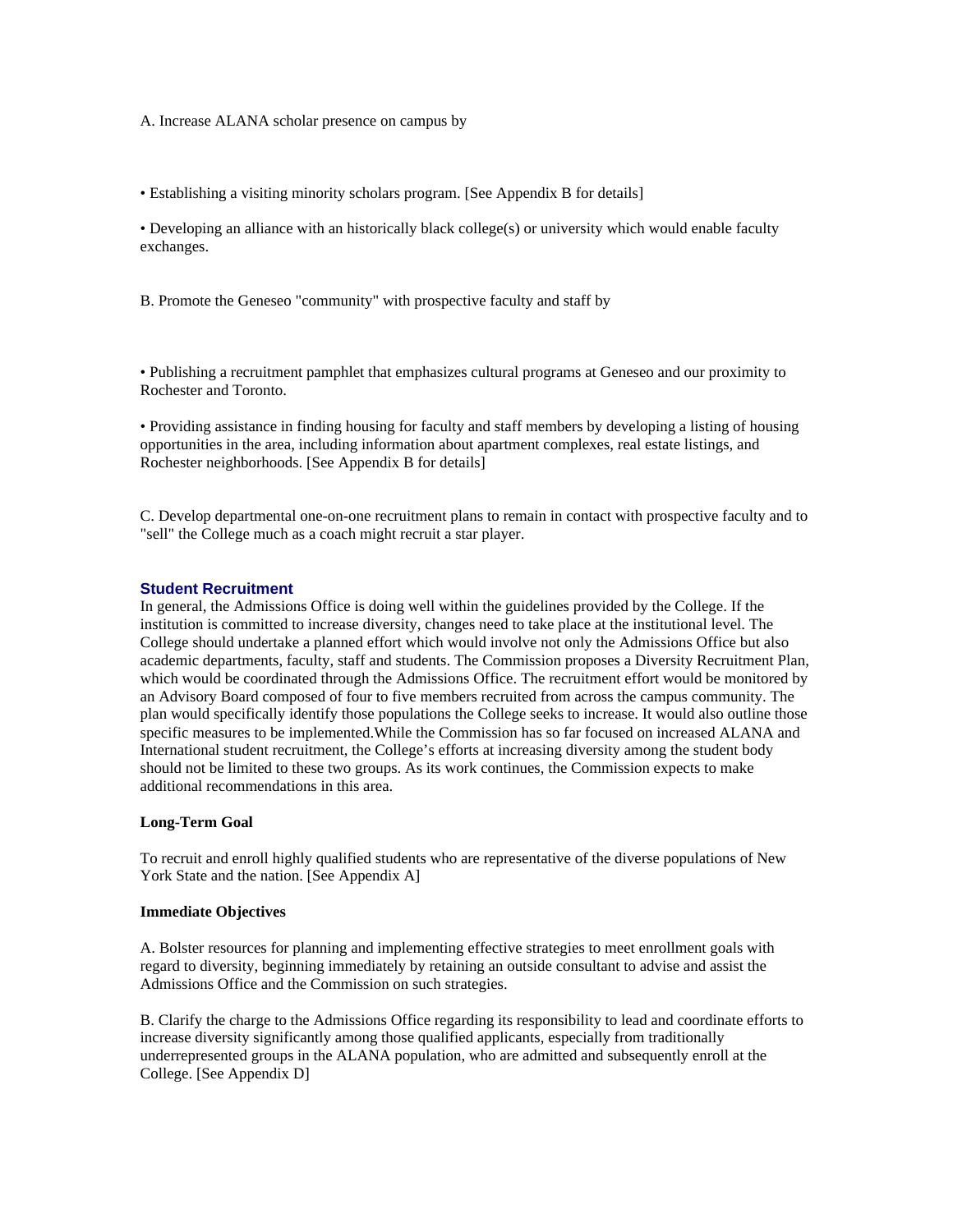C. Charge a specific office/person with responsibility for improving and centralizing the collection and analysis of data on recruitment and enrollment.

#### **Objectives Within 1-2 Years**

A. Establish an Advisory Board on Student Recruitment and Diversity, whose membership and chair are appointed by the President, with responsibility for

• Developing a formal plan that will explicate priorities and goals for enrolling an increasingly diverse student-body, including recommendations on the coordination of recruitment efforts involving the Admissions Office, the Office of Multicultural Affairs, the academic departments, individual faculty, staff, students and alumni.

• Identifying underrepresented populations in the College's student-body, focusing initially on traditionally underrepresented groups in the population of ALANA students in New York and surrounding states.

• Establishing specific recruitment goals with regard to those traditionally underrepresented groups among ALANA populations.

• Advising the Admissions Office on ways to increase the applicant pool from traditionally underrepresented groups in the population of ALANA students.

• Monitoring the impact of College support services on the ability to recruit students under these initiatives.

• Identifying methods of promoting the College to populations traditionally underrepresented in the College's student-body through the following: [See Appendix B for details]

Recruitment materials that stress the College's commitment to diversity.

Additional scholarships.

Liaisons with student and faculty groups.

One-to-one relationships with career counselors, community and religious leaders, and community organizations that are in contact with ALANA students.

An interactive strategy in recruiting individual prospective students that includes alumni, faculty and individual students.

Expanded Campus Visitation Programs.

B. Charge the Admissions Office with major responsibility for implementing the student recruitment and enrollment objectives of the diversity plan.

C. Establish student exchange programs with colleges historically serving Black, Latino American, and Native American populations. [See Appendix B for details] [See Exchange Programs]

#### **Objectives Within 5 Years**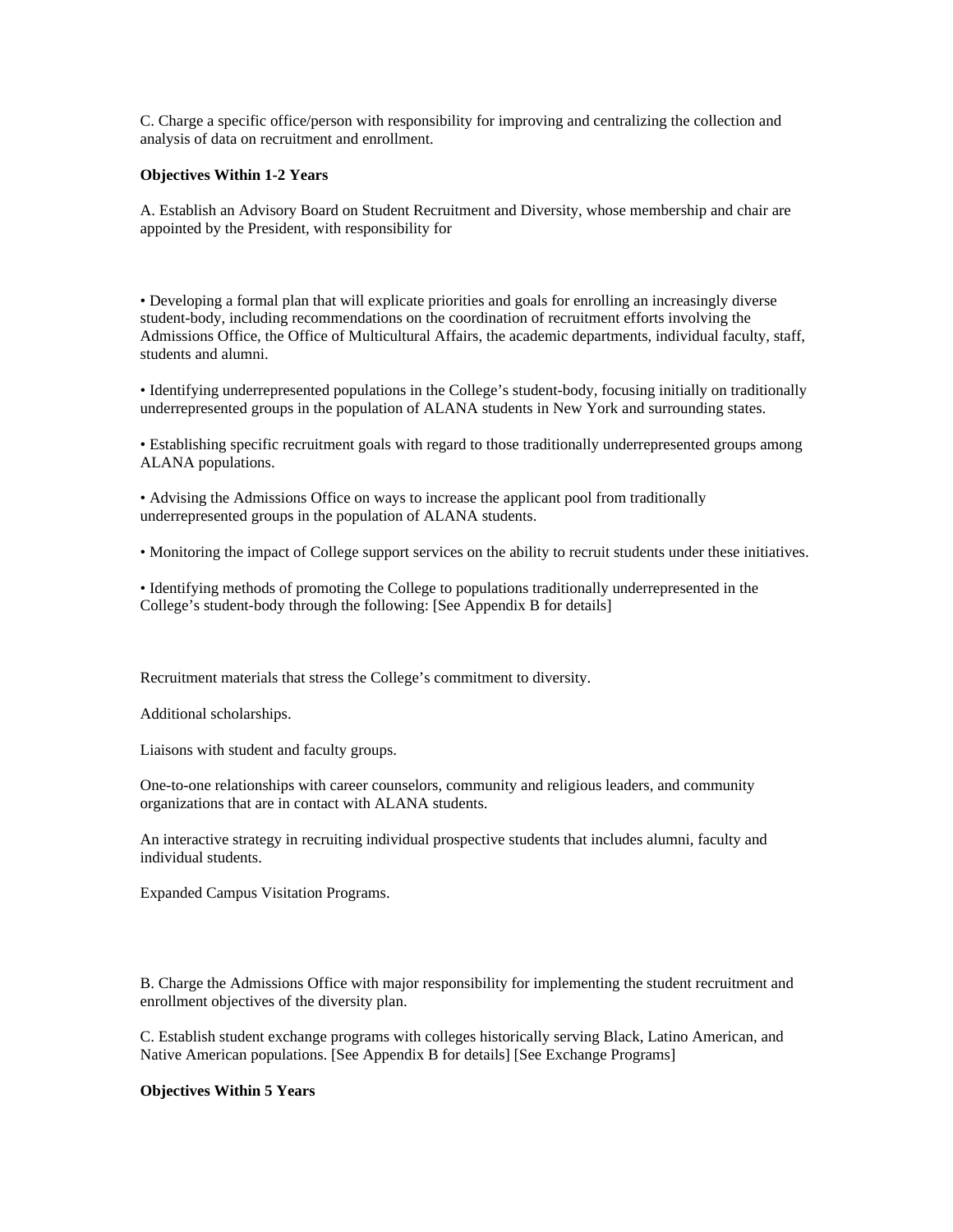A. Increase funding significantly for scholarships that support the College's goals regarding diversity and enrollment. [See Appendix B for details]

B. Evaluate the effectiveness of in-place programs to recruit and enroll students from traditionally underrepresented groups.

# **International Student Recruitment**

International studies and exchange programs contribute a great deal to campus diversity by opening windows to the world. This theme is not new at Geneseo. Forty years ago, the Editors and staff of the 1958 OH-HA-DAIH chose "Windows on the World" as an appropriate theme for their year book. Even then there was an appreciation for the diversity that international students and Study Abroad programs bring to Geneseo's campus. The Geneseo student body supported a College Ambassador program to foreign countries and hosted foreign students, particularly from Latin America, participating in a project in connection with the International Co-operation Administration.

Currently, there are only four international and four exchange students currently studying at Geneseo. Geneseo has exchange programs with four institutions and is working on establishing two more. The subcommittee on Student Recruitment and International Student/Studies recognizes that while SUNY Geneseo students go abroad in significant numbers, the College receives much fewer students from other countries.

## **Long-term Goal**

To recruit and enroll highly qualified international students from diverse cultures including non-Western countries.

## **Immediate Objectives**

Develop a committee responsible for setting guidelines for international student recruitment and evaluating support services to meet the special academic and social needs of these students. [See Appendix E for details]

## **Objectives for 1-2 Years**

A. Begin recruitment efforts with special brochures, application materials, a Web page, and admission procedures. [See Appendix B for details]

B. Provide a special orientation program for international students.

C. Offer First Semester Seminars that would provide opportunities for American and international students to explore each other's cultures.

D. Establish a peer support network for international students.

E. Liaise with International Student Offices at nearby institutions to coordinate services and with organizations to provide host families.

F. Provide basic services for international students, such as immigration advisement, academic advisement, academic support.

## **Retention**

## **Faculty and Staff Retention**

To recruit faculty and staff without an eye toward retention is shortsighted and will not serve the goal of increasing diversity for the long-term. Efforts must be made to keep good faculty and staff.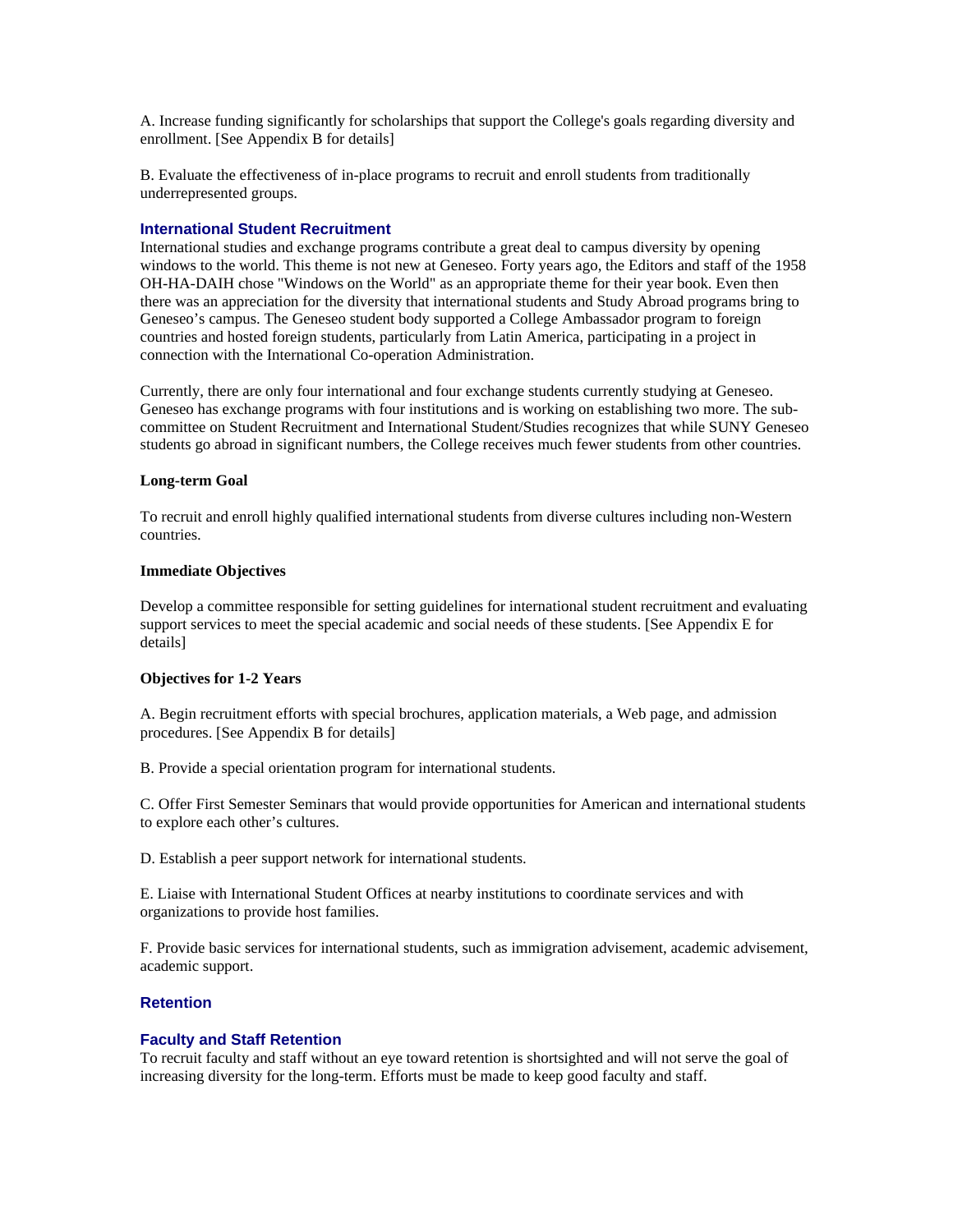## **Long-Term Goal**

To recruit and retain a faculty and staff that reflects the diversity of the population it serves. [See Faculty and Staff Recruitment section]

#### **Immediate Objectives**

A. Improve the retention rate of diverse faculty and those committed to a multicultural curriculum by

• Conducting exit interviews through the Personnel Office to increase factual rather than anecdotal data on the reasons faculty leave SUNY Geneseo.

• Encourage faculty and staff to emphasize their contributions in the role they play in promoting multiculturalism and diversity when preparing documentation for term renewal, tenure, promotion and/or evaluation.[See Appendix B for details]

B. Investigate provisions for maternity leave and the need for low-cost daycare and make recommendations. [See Appendix B for details]

#### **Objectives Within 1-2 Years**

Make the campus more "user friendly" to faculty, staff, and students by training volunteers to peer-mediate diversity-related staff/management and student-staff disputes.

## **Student Retention**

SUNY Geneseo appears to be doing better than the national average in overall graduation rates. The national graduation rate for all college students across the country is 50% compared to Geneseo's overall average of 80%. When students are separated by ethnicity or race, the graduation rates across various ALANA groups at Geneseo range from 30% to 80%. This is comparable to the national averages for members of various ethnic groups. Retention rates of full time undergraduates (1991-1995) indicate very small differences in the retention rates of ALANA students compared to white students from freshman year to sophomore year. From sophomore year to junior year, ALANA students leave Geneseo at greater rates than Whites (% change three times greater for ALANA students).

For the purpose of comparison, the following section will focus primarily on ALANA students admitted to the College through Access Opportunity Programs (AOP) -- both the Educational Opportunity Program (EOP) and the Transitional Opportunity Program (TOP). Qualitative data obtained from the AOP for this student group indicate that ALANA students, for the most part, leave the College for the same reasons as white students. These include but are not limited to transferring to other schools to be closer to home, lack or interest in available majors, or intended majors not offered at Geneseo. More specifically the data show that the larger percentage of AOP ALANA students leave the College by graduating. For those who do not graduate personal, health and academic reasons are the most commonly given justifications for leaving. Very few students leave for financial reasons. Moreover, AOP ALANA students, like most students transferring from Geneseo, do so at the end of the sophomore year, regardless of the reason for leaving.

Qualitative data and anecdotal evidence suggest a variety of other reasons for attrition. One of the most common reasons cited involved students' discomfort with living on a campus that is very different from their own hometown. Specifically, this included being far away from home, being asked to "educate" others about their lifestyle on a daily basis, being the target or having friends who are the target of derogatory comments and behavior, not feeling like they quite "fit in" with the drinking scene on campus, not having access to enough students from the same background, and not having food options that are consistent with religious or cultural beliefs and practices.

Another reason cited involved pressure to conform to a given subculture. Students as well as faculty and staff reported that this "pressure" seems to come from both "in-group" members and "outgroup" members.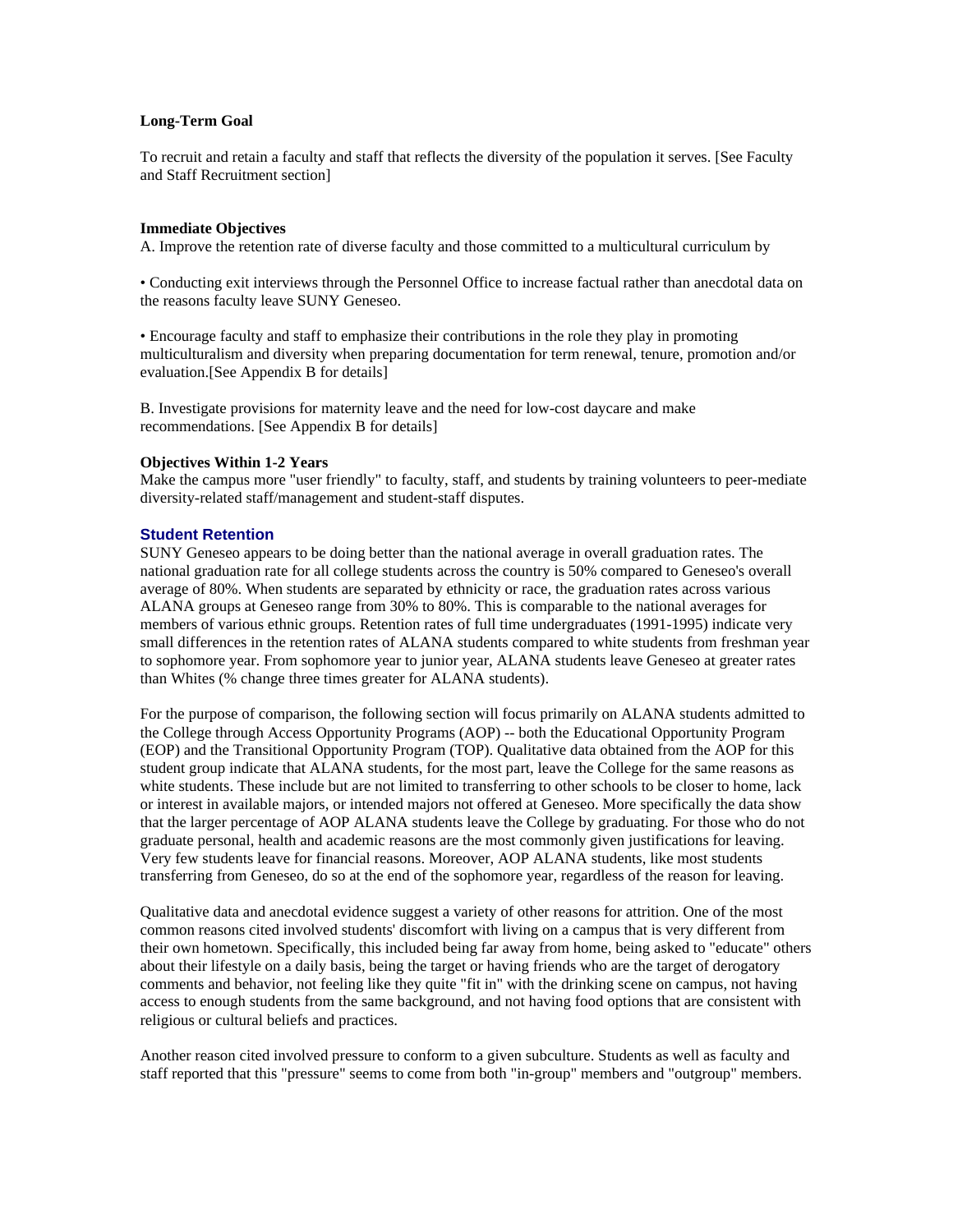The summary of the College's "current situation" regarding retention is preliminary and incomplete. The focus is primarily on ALANA students, without addressing issues related to other students from diverse backgrounds (e.g., gays and lesbians, international students, students with physical disabilities, students from various economic backgrounds, students from various religious backgrounds). One reason for the narrow focus was the availability of information, albeit limited, about other groups of interest. Nevertheless, preliminary investigations suggest that SUNY Geneseo needs to make changes toward diversity at various levels if it is to fully address the issue of student retention.

# **Long-Term Goal**

To support, retain and graduate a diverse student body that is proportionately similar in each year from entry to commencement.

# **Immediate Objectives**

A. Establish a Student Retention Committee whose primary charge is to assess the current situation on retention, to develop short and long term goals, and to develop a student retention plan for how to achieve those goals. [See Appendix B for details]

B. Formalize support programs surrounding mentoring and disabilities services by

• Expanding the First Year Peer Mentoring Program.

• Enhancing the current disabilities program by initiating a program of training faculty and staff about effective techniques to accommodate individuals with disabilities. [See Appendix B for details]

C. Expand and formalize diversity efforts into programs already in place by:

• Collecting qualitative and quantitative student retention data on why students stay and graduate from SUNY Geneseo as well as why some students leave. [See Appendix B for details]

• Collecting qualitative and quantitative data on the effectiveness of current academic services and the need for such services and addressing issues related to the "stigmatization" of these services.

• Expanding the definition of faculty service for tenure and promotion decisions to formally include faculty efforts in support of diversity.

• Formalizing the procedures for informing faculty about adaptations for ESL students and students with disabilities. [See Appendix B for details]

• Creating in the Office of Multicultural Affairs a support data base for students which includes a list of faculty willing to offer formal and informal support to students regarding diversity-related issues. [See Appendix B for details]

• Expanding Career Services Center assistance by including training to help students with disabilities. [See Appendix B for details]

• Expanding CIT services to consider students with disabilities in technical planning. [See Appendix B for details]

## **Objectives Within 1-2 Years**

A. Implement the retention plan developed by the Student Retention Committee within the first two years (with an assessment plan in place).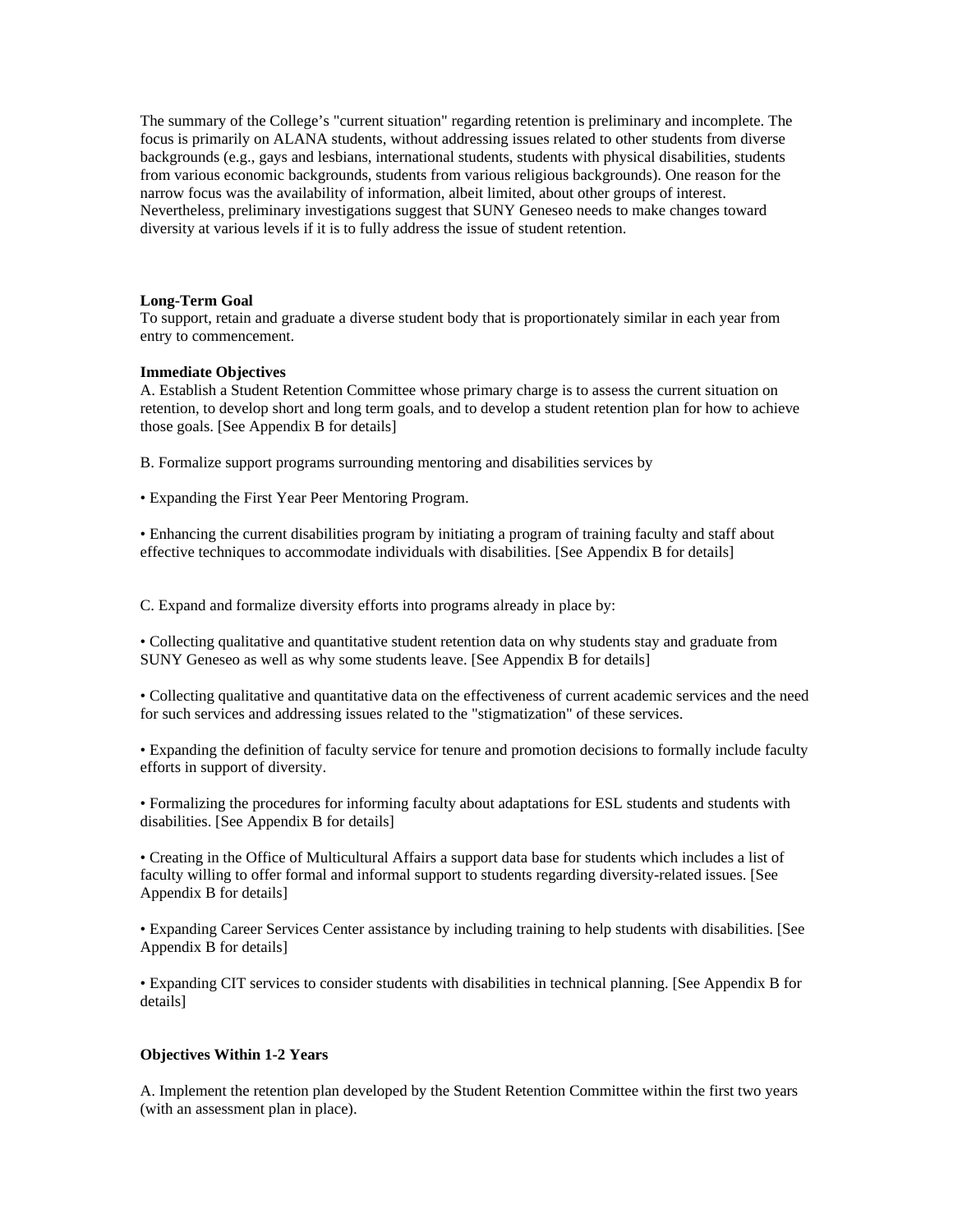B. Develop a centralized and coordinated Support Services and Tutoring Center with a full-time coordinator which houses most services in a centralized location and coordinates disabilities services, academic counseling and tutoring (including Math Center and Writing Center), and ESL services (in coordination with support services for international students). [See Appendix B for details]

C. Establish faculty and staff training in adaptations to be made for individuals with disabilities.

D. Study the need for low-cost daycare for nontraditional students. [See Appendix B for details]

# **Objectives Within 5 Years**

- A. Develop formal procedures for assessing the effectiveness of data collection on student retention rates.
- B. Develop formal procedures for assessing the effectiveness of the student retention plan.
- C. Formally assess the effectiveness of the retention plan.
- D. Modify programs that are not working well.
- E. Develop additional programs as the need arises.

# **International Student Retention**

#### **Long-term Goal**

Provide the appropriate support services, including immigration and visa support, transportation between local airports and train stations and the campus, housing at times when the campus is officially closed, communication with home, as well as extensive training in English as a second language for reading, writing, speaking, and listening.

#### **Building a Liberal Curriculum**

The current Geneseo curriculum already addresses diversity concerns in a significant way, with the exception of one or two departments. Most departments are rapidly increasing course offerings that either focus entirely on topics relating to diversity or integrate diversity issues where appropriate. Geneseo's curriculum either matches or excels in terms of particular courses and majors offered at several other area colleges. Geneseo's educational program could be further enriched by expanding available academic minors.

While it might be counter-productive to propose rejuvenating the American Pluralism Core at this time, the College should encourage faculty members to propose new courses for core credit that incorporate diversity concerns. As new core courses are reviewed by the College Senate, the integration of diversity concerns might be an additional criterion.

#### **Long Term Goal**

To infuse diversity throughout the curriculum and the campus community where possible and appropriate to create a curriculum that reflects, as far as possible, the whole campus community.

#### **Immediate Objectives**

A. Begin discussion on

- Infusing diversity throughout the curriculum and co-curricular activities.
- Creating a Teaching Resource Center.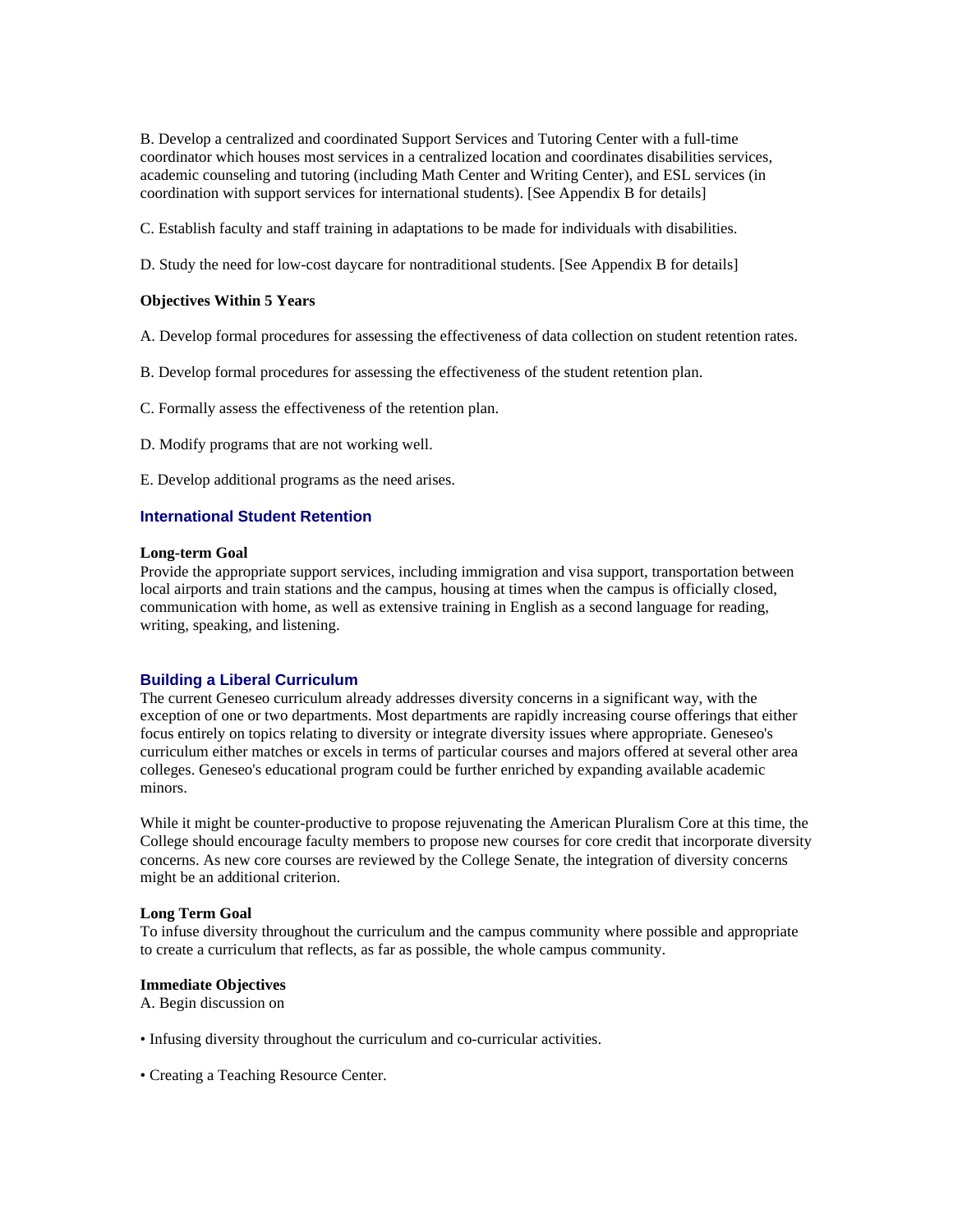• Introducing diversity issues into First Semester Seminars on a regular basis.

• Ensuring that several sections of the new college requirement in writing (INTD 105) address diversity issues.

• Requiring a Foreign Language/American Sign Language for all students.

B. Set aside development grants for infusion of diversity into the curriculum. [See Appendix for details]

#### **Objectives Within 1-2 Years**

A. Assess the core in terms of its efficacy in addressing concerns relating to diversity to ensure that new courses meet, where appropriate, diversity concerns, especially for courses that satisfy core requirements. [See Appendix B for details]

B. Discuss the way in which additional incentives, such as course release time or additional money, might be introduced to stimulate the development of new courses or academic minors on diversity issues.

C. Organize faculty workshops and seminars on diversity in the curriculum by drawing upon the expertise of nationally-known scholars as well as the Geneseo faculty.

D. Begin budgeting for the creation of a Teaching Resource Center.

E. Encourage academic departments to co-sponsor events with student groups. [See Appendix B for details]

F. Expand the list of academic minors to include, for example, Jewish Studies and/or Lesbian and Gay Studies.

#### **Objectives Within 5 Years**

A. Open a Teaching Resource Center, operated as part of the Faculty and Teaching Development Program under the direction of the Provost, whose function will include [See Appendix B for details]

- Providing resources for integrating diversity into existing courses.
- Conducting seminars for departments.
- Maintaining a list of faculty and staff "diversity" mentors or consultants throughout the college.
- Organizing in-service training by national experts in multicultural education.

B. Offer more international programs and service-oriented diversity program opportunities during Intersession and Spring Break. [See Appendix B for details]

# **College Exchange Programs/Study Abroad**

According to the Alliance for International and Educational Cultural Exchange, of the 14,000,000 undergraduates matriculated at US colleges, only about 100,000 participate in overseas programs each year -- roughly 1 out of every 140 students. In a typical year, over 200 of Geneseo's 5000 undergraduates will participate in overseas studies programs, roughly 1 out of every 25-30 students or about 4 times the national average.

#### **Long-Term Goals**

To establish and maintain exchange programs with universities abroad.

To establish and maintain exchange programs with colleges historically serving Black, Latino American, and Native American populations.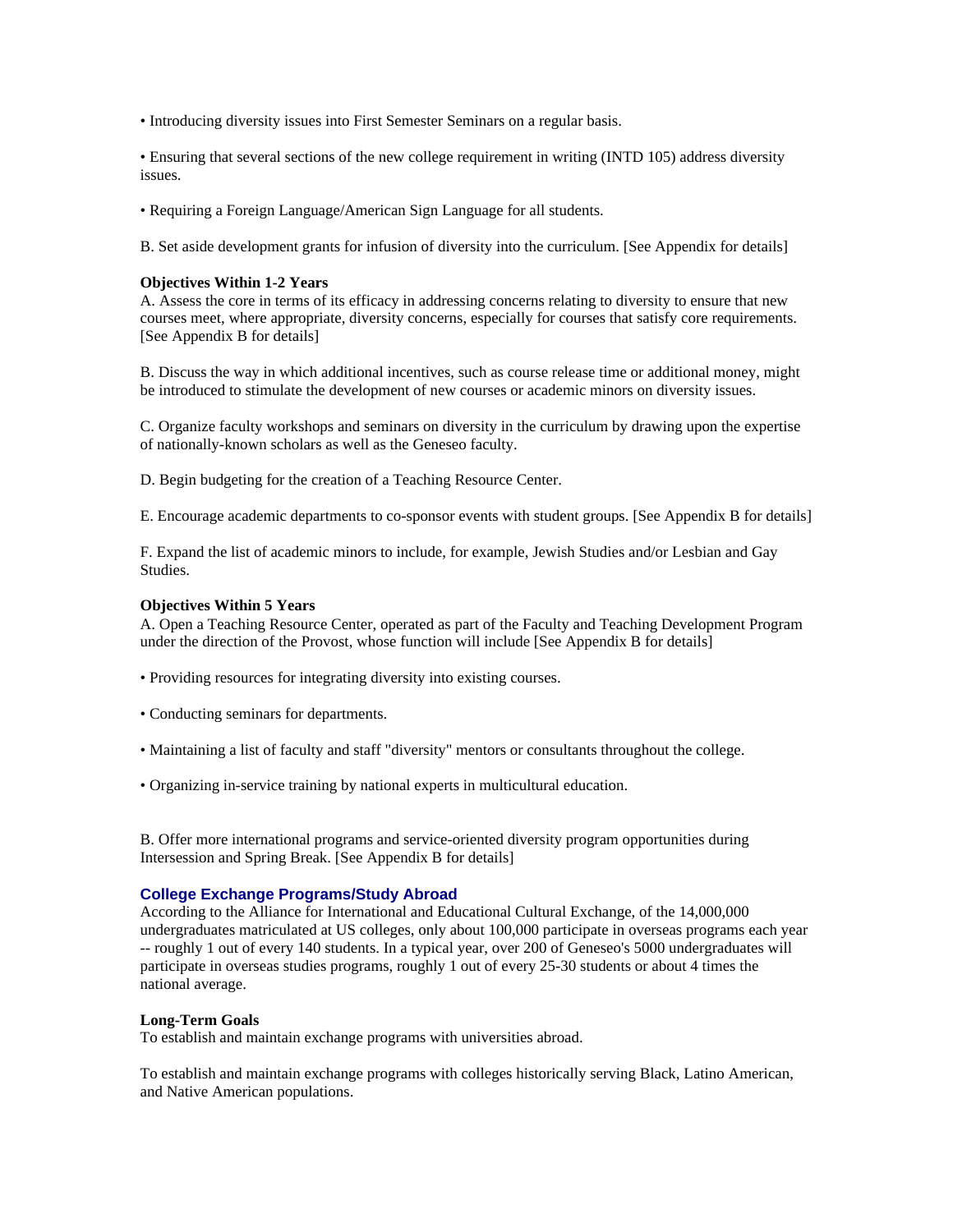To expand and support the Study Abroad program.

#### **Immediate Objectives**

A. Promote exchange programs through information and assistance to departments interested in establishing student and faculty exchange programs with institutions abroad and colleges historically serving Black, Latino American, and Native American populations. [See Appendix B for details][See Student Recruitment]

B. Continue promoting study abroad programs and seek expanded opportunities in Latin America, Asia, and Africa. [See Appendix B for details]

# **Building Community**

## **The SUNY Geneseo Campus Community**

Faculty, staff, and students will not remain where they feel unwelcome. The College must make every effort to embrace diversity as a vital part of the Institution. The College must reach out to all its members and announce clearly that it values them.

## **Long-Term Goal**

To become a learning-centered community that fosters and encourages academic and personal growth for faculty, staff, and students and to create a cultural climate where diversity is a valued and natural part of the campus community infrastructure by:

• Creating a community that supports diversity and provides an opportunity for students and faculty to encounter and celebrate cultural differences.

• Developing a community that provides an opportunity to exchange ideas and information so that members of the college community can learn from one another's experiences.

#### **Immediate Objectives**

A. Charge the 1999-2000 Commission on Diversity and Community with the task of exploring ways to foster community at all levels. This includes

• Assessing the current views about community.

• Developing an ongoing system of assessing the campus climate including qualitative and quantitative data on student, faculty, and staff perceptions.

- Developing short and long term goals.
- Developing a plan to achieve those goals.
- B. Integrate diversity into events that already take place by:

• Increasing access to information about various organizations at Freshmen Orientation. [See Appendix B for details]

- Including religious organizations and businesses at Weekend of Welcome. [See Appendix B for details]
- Expanding diversity training for Residence Hall Staff.

• Encompassing various cultural and religious holidays into holiday celebrations. [See Appendix B for details]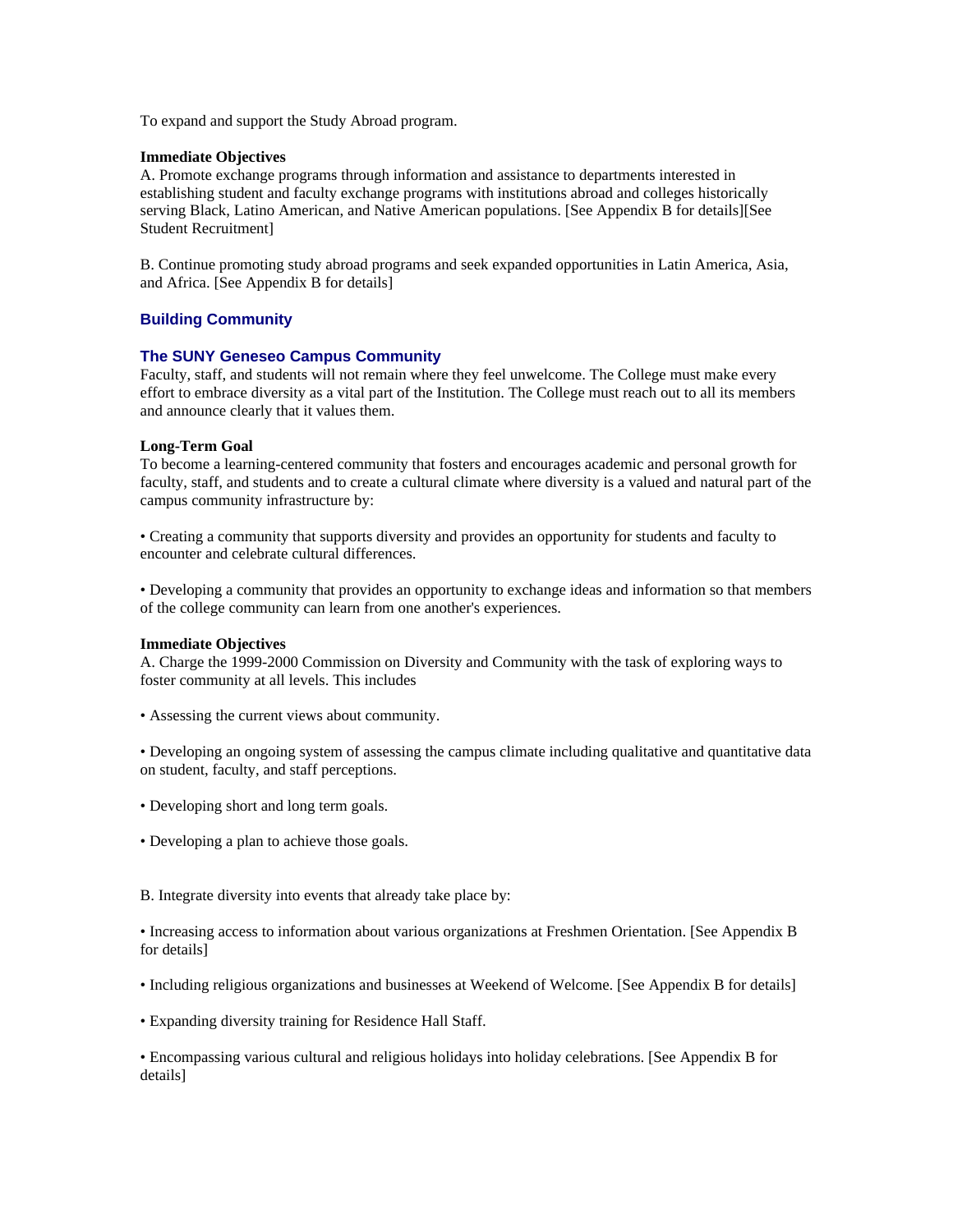• Including ethnic and religious diversity in the CAS meal plan . [See Appendix B for details]

• Encouraging students to participate in a Student Citizenship Experience, an experience outside the curriculum that provides them with the opportunity to grow and develop as citizens (e.g., study abroad, volunteer through the Volunteer Fair, Habitat for Humanity Spring Break Experience).

C. Coordinate and integrate current efforts toward diversity between residence halls and student organizations as well as between the various student organizations. [See Appendix B for details]

D. Provide training and orientation on lesbian, gay, bisexual, and transgender issues for faculty and staff so that "Safe Zones" could be established. [See Appendix B for details]

E. Assess the need for a Multicultural Center. [See Appendix B for details]

# **Objectives Within 1-2 years**

A. Develop a plan for assessing the extent to which all aspects of the campus (e.g., recruitment of students, faculty, staff, implementation of programs, scheduling of campus events) reflect the long-term goal "To become a learning-centered community that fosters and encourages academic and personal growth for faculty, staff, and students and to create a cultural climate where diversity is a valued and natural part of the campus community infrastructure."

B. Begin exploring strategies for integrating diversity into all programs and events.

C. Coordinate and integrate efforts with regard to Freshmen Orientation [See Appendix B for details]

D. Provide sensitivity training toward diversity during orientation of incoming faculty and staff. [See Appendix B for details]

E. Create comfortable campus lounges that promote informal interaction and foster conversations between students.

## **Objectives Within 5 years**

A. Assess the progress of the goals and the plan developed by the Commission.

B. Integrate diversity into campus wide events by having departments work together and by reframing programs to increase participation. [See Appendix B for details]

C. Develop a campus community where all members of the community feel a sense of identification, belonging, and commitment to the campus.

# **Faculty and Staff Community**

The one relative constant in the transient nature of of college communities is the faculty and staff. It is of special importance that this segment of the college population feel connected to the larger college community and to itself. Such connectedness is also an important factor in retention of faculty.

## **Long-Term Goals**

To foster a collegial spirit among faculty and staff that welcomes, values and celebrates diversity as a natural part of academic life and supports the free exchange of ideas and information in support of the College's educational mission.

# **Immediate Objectives**

A. Provide more opportunities for faculty and staff and their families to get together socially. [See Appendix B for details]

B. Encourage faculty research on issues of diversity by designated grants for faculty-student research projects.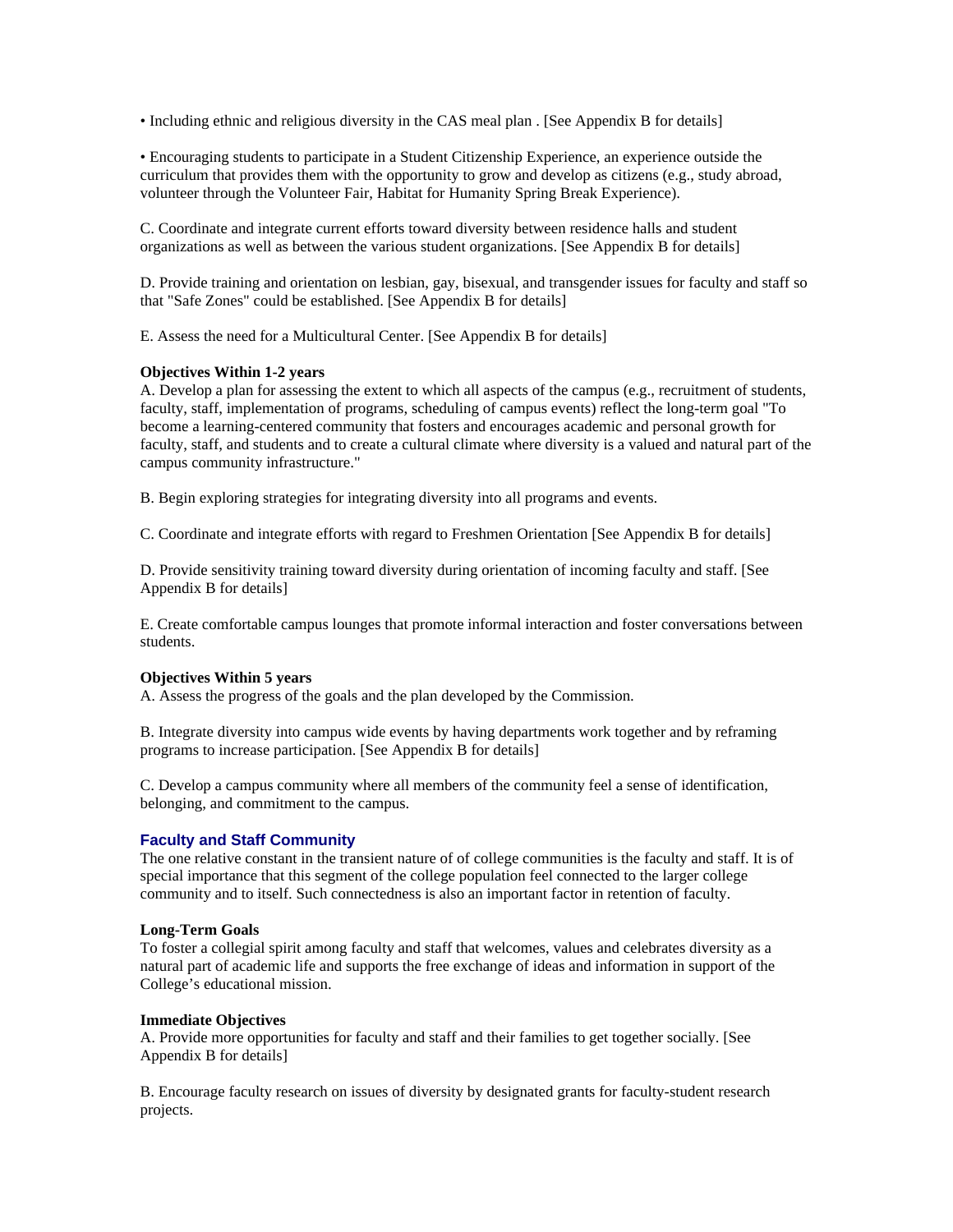## **Objective Within 1-2 Years**

Establish designated areas where faculty can socialize over lunch or just relax together.

# **The Geneseo Community and Beyond**

Although it is important to work first with the campus community, then extend efforts to the outside community, there are some things the College could do in the immediate future to strengthen intercommunity relations. It is most important for the College to focus its energies on the local high school students by introducing diversity issues in a subtle way as a natural part of their education.

#### **Immediate Objectives**

Invite student organizations to act as a resource on diversity to local high schools and communities.

#### **Objective Within 1-2 Years**

Invite local elementary and high school students to diversity-related events or classes. [See Appendix B for details]

# **Objectives Within 5 Years**

A. Encourage faculty from diverse backgrounds to participate in "The Expert's List" published by the Office of Communications and Publications and ensure that that information be distributed to area high schools.[See Appendix B for details]

B. Sponsor conference days in which elementary school and/or high school children attend talks, events, dinners, and the like surrounding diversity issues.

 The findings and conclusions contained in this report reflect the work of the Commission on Diversity and Community throughout the 1998-1999 academic year. Members of the Commission [See Appendix F] working within five subcommittees formed the recommendations herein contained by consensus after careful reflection.

The College goals of increasing diversity and building community are important for the evolution of SUNY Geneseo. The Commission considers increasing diversity and building community to be central to the mission of a premier liberal arts institution of higher learning. The Commission believes that the recommendations contained in this report are vital to the College and to its mission and to enhancing learning.

People of good will can disagree. The entire Commission eagerly anticipates the opportunity to discuss our recommendations with the President and his top administrative staff.

Sincerely, Robert E. Owens, Jr., Ph.D. Chair

## **ESTIMATES of the U.S. and New York Populations**

The source of Information in Table I is the "Population Estimates Program", Populations Division, U.S. Bureau of the Census, as of July 1, 1997, from ESTIMATES OF THE POPULATION OF STATES BY RACE AND HISPANIC ORIGIN: JULY 1, 1999. Internet Release date: 9/4/98 at http://www.census.gov/population/estimates/state/srh/srhus97.txt

#### **TABLE I**

United States Percent of Total Population New York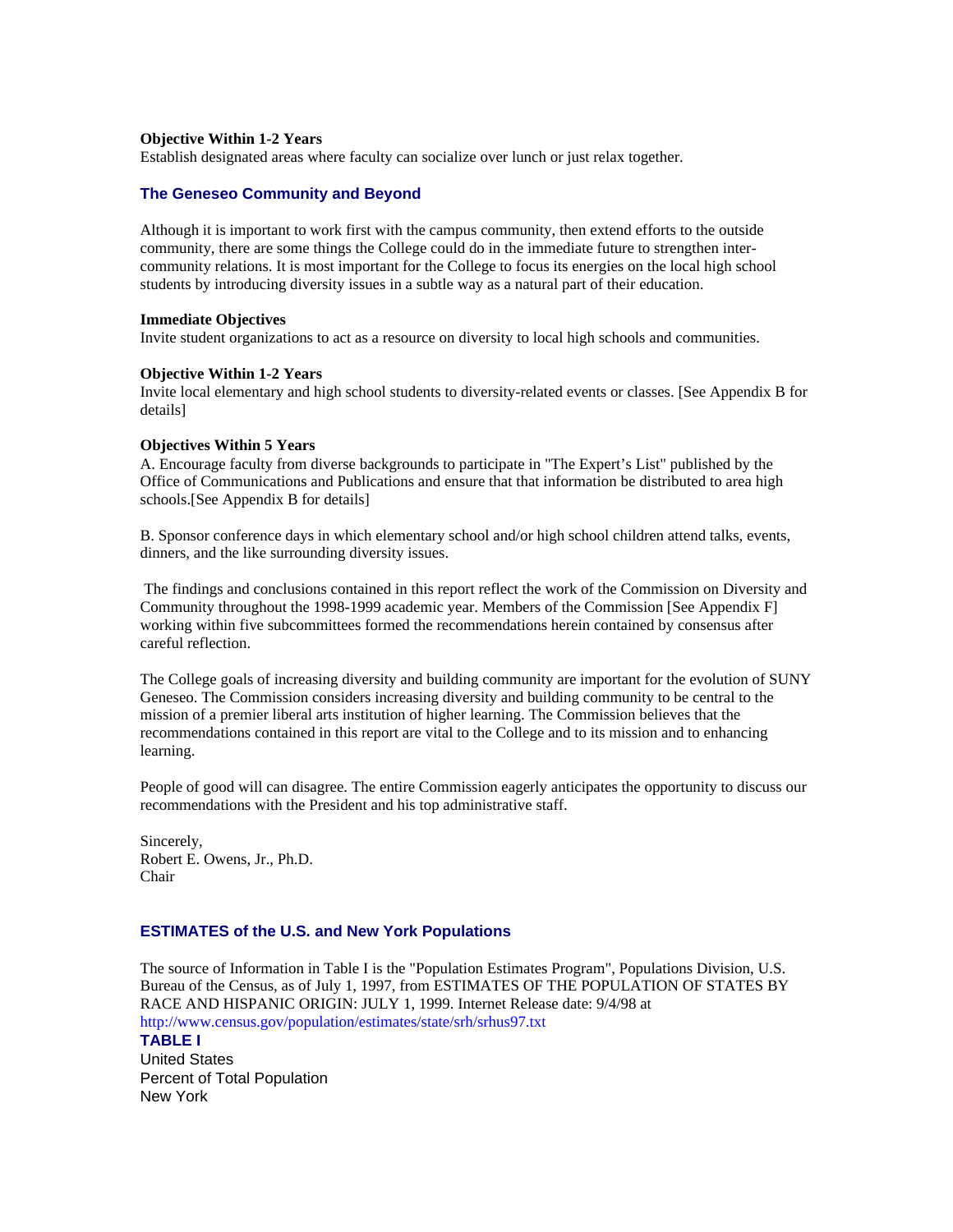Percent of Total Population American Indian 2,322,044 0.87% American Indian 74,483 0.41% Asian & Pacific Island. 10,032,885 3.75% Asian & Pacific Island. 952,736 5.25% Black 33,947, 084 12.68% Black 3,208,344 17.69% **White** 221,334,048 82.70% White 13,901,663 76.65% **TOTAL 267,636,061 100.00% TOTAL 18,137,226 100.00%** White Hispanic 26,762,651 10.00% White Hispanic 1,943,168 10.71% Non-White Hispanic 2,585,214 0.97% Non-White Hispanic 627,214 3.46% **TOTAL Hispanic 29,347,865 10.97% TOTAL Hispanic 2,570,382 14.17%**

The following is excerpted from "Explanation of Race and Hispanic Origin Categories" by the US Bureau of the Census, as of Internet Release date of Sept. 4, 1998 and accessible at http://www.census.gov/population/estimates/rho.txt: The race and Hispanic origin categories used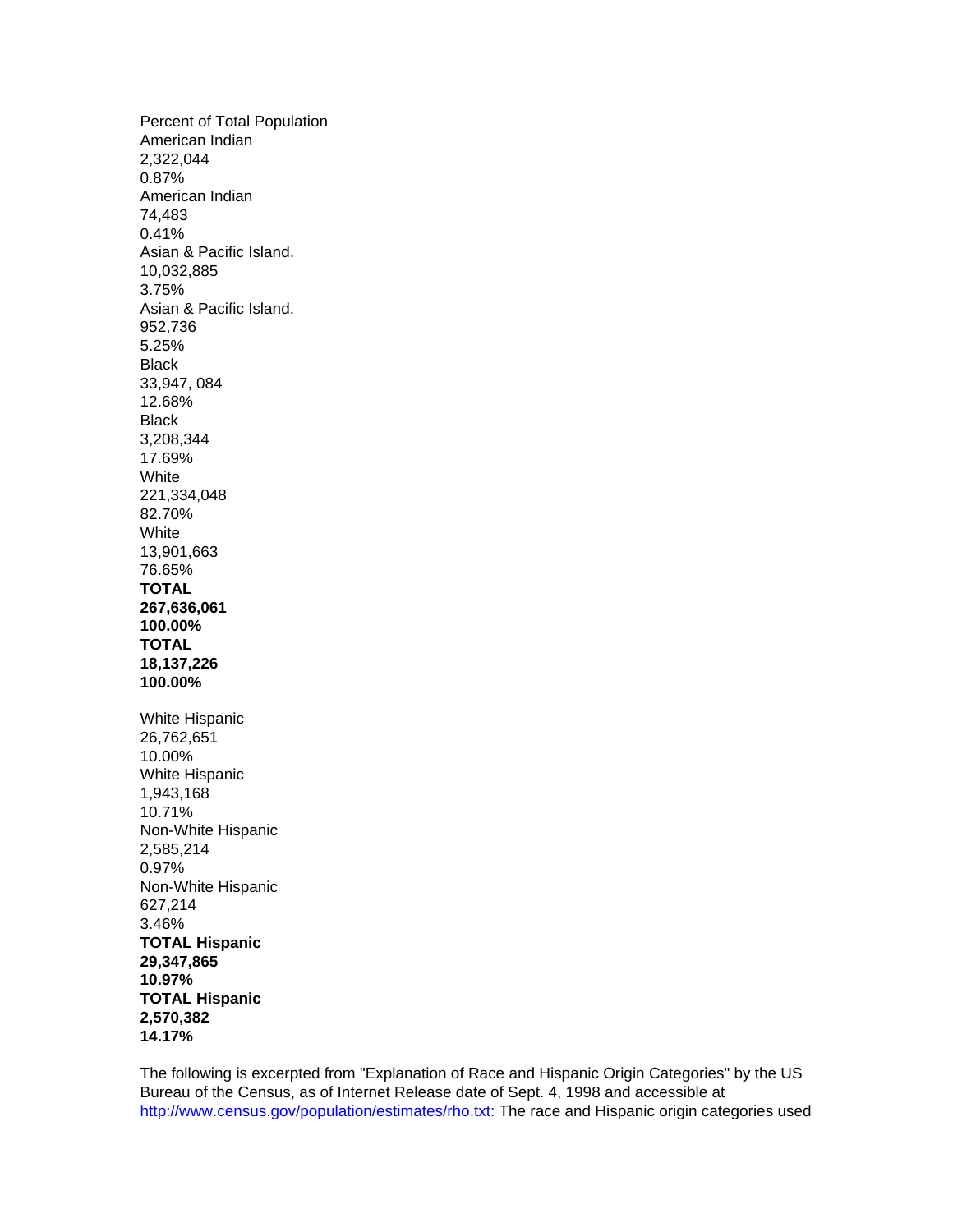by the Census Bureau are mandated by the Office of Management and Budget Directive No. 15, which requires all federal record keeping and data presentation to use four race categories (White, Black, American Indian and Alaska Native, Asian and Pacific Islander) and two ethnicity categories (Hispanic, non-Hispanic). These categories are not intended to be scientific in nature, but are designed to promote consistency in federal record keeping and data presentation.

The presentation in Table II eliminates the two subdivisions of race and Hispanic origin used by the Census Bureau and followed in the presentation in Table I.

# **TABLE II** United States Percent of Total Population New York Percent of Total Population

American Indian 74,483 0.41% American Indian 1,976,000 0.74% Asian & Pacific Island. 952,736 5.25% Asian & Pacific Island. 9,443,000 3.53% Black 3,208,344 17.69% Black 32,298,000 12.07% less Hispanic non-white -627,214 -3.46% Hispanic 29,348,000 10.96% Hispanic 2,570,382 14.17% White 194,571,000 72.70% White 11,958,495 65.93% **TOTAL 267,636,061 100.00% TOTAL 18,137,226**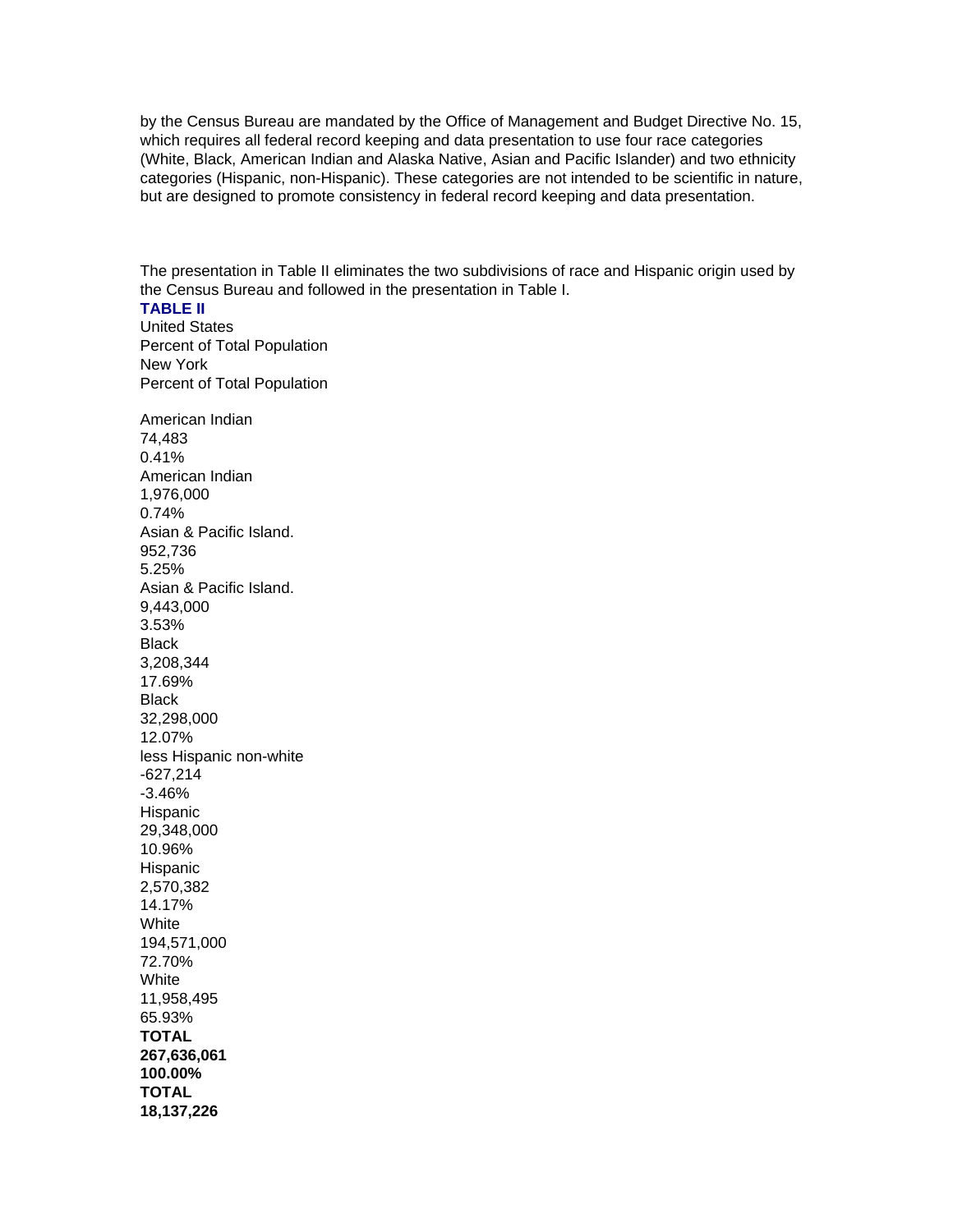**100.00%**

# **Institutional Issues**

#### **Immediate Objectives**

#### *Administrative Structure.*

The goals of a diverse and welcoming college community can not be achieved without an administrative structure with clear lines of responsibility for accomplishment of these goals. This structure should flow from the goals and demonstrate the commitment of the institution while at the same time effectively meet the administrative needs of the chief executive. The administrative structure should demonstrate clearly the direct on-going involvement of the President, thus giving visible support to the importance of diversity and community for the College. Possible administrative structures include 1) a Diversity Cabinet with responsibility for the day-to-day oversight of diversity and community initiatives or 2) a Special Assistant to the President for Diversity. The final administrative structure must have a direct link to the chief executive.

#### **Objectives for 1-2 Years**

#### *Diversity Fund.*

Some objectives will of necessity require a financial commitment. The College must undertake a targeted Diversity Campaign Fund Drive which would involve alumni, the College, and the community to be preceded by an educational campaign. This year-long drive by the Geneseo Foundation would be preceded by an extensive educational and promotional program stressing the need for diversity and for financial support. This fund would support the following:

Faculty and student recruitment.

Student scholarships.

International studies and exchanges.

Curricular revision.

Special projects.

Contributors should be allowed to target a special population, i.e. nontraditional students, and/or program, i.e. endowed professorship.

# **Faculty and Staff Recruitment**

#### **Immediate Objectives**

#### *Geneseo's "Initiatives for Increasing Faculty Diversity."*

Shortly after the publication of the College's Mission and Goals Statement, "A Quest for Excellence: Geneseo's Plan for a Decade, 1990-2000," the College Planning Council endorsed "Geneseo's Initiatives for Increasing Faculty Diversity," herein referred to as "Initiatives." Although the "Initiatives" are now college policy, and they serve as guiding principles for faculty searches, many faculty and staff are unaware of the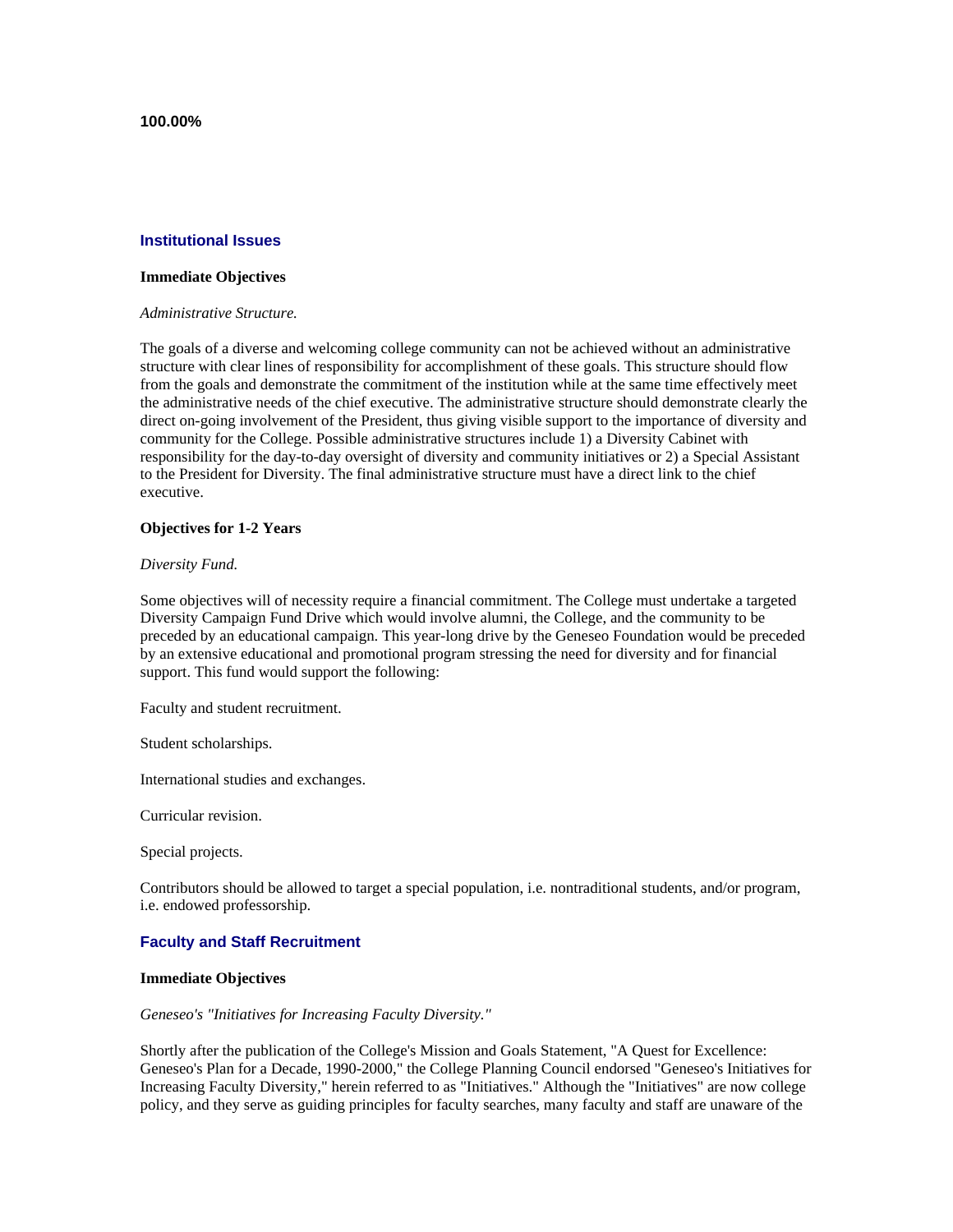existence of the document. The Commission recommends that the College make more of an effort to publicize the Initiatives and hopes that the college community will embrace them. A copy of the Initiatives is included in the Appendix C.

# *Diversity Plan.*

The Office of the Provost and the Office of Student and Campus Life should formulate an institutional plan for increasing the diversity of faculty and staff. For example, the Provost could hold a few lines "in reserve" for opportunities to make hires that would increase the diversity of faculty. Lines could be "lent" to units and' if warranted, taken back when a retirement occurs. Units that make the extra effort to diversify are rewarded with the increased versatility that an additional line will give. Although the situation may be more complicated, the Vice-presidents of the other divisions should retain flexibility in hiring staff. [See the Initiatives, I.(1-2)].

# *Targeting Schools, Publications, and Professional Organizations.*

The Commission applauds recent efforts of the administration to do more in this area. In particular, the availability of the "Minority & Women Doctoral Directory," including mailing labels by discipline, is a wonderful idea.

True efforts to increase employee diversity include not passive but affirming actions that actively seek out candidates from diverse backgrounds. The College should make more of an effort to target schools, publications, and professional organizations that have a higher percentage of minorities for advertising openings. One way to insure that these efforts are being taken by units involved in searches is to have the department chair or division director identify publications and professional organizations at the onset of any search. The lists could be kept on file in the personnel office. The College should maintain membership in national organizations which assist in identifying candidates from diverse backgrounds and encourage faculty and staff to use their individual memberships to assist with searches where possible.[See the Initiatives, II.(1)]

## *Employment Advertisements.*

Nationally, all advertisements include an AAEEO tag line. In order to emphasize the goal to increase the diversity of its faculty and staff, the College should create a unique and sincere statement to appear in employment advertisements. For example, "The College at Geneseo is an AA/EO employer committed to diversity within its community and to creation of a diverse community of scholars." [See the Initiatives, III.(3)].

## **Objectives Within 1-2 Years**

## *Visiting Diversity Scholars Program.*

As a complement to efforts to increase diversity among the faculty, the creation of a visiting diversity scholars program would be a means of providing additional high visibility role models, initiating faculty exchange programs, presenting workshops, and establishing research collaborations. [See the Initiatives,  $V.(2)$ ].

# *Recruitment Pamphlet.*

Develop a listing of housing opportunities in the area, including information about apartment complexes, real estate listings, and Rochester neighborhoods. This would involve working with area realtors. Materials could be given to new faculty and staff members. [See Initiatives,  $V(1)(d)$ ].

## *Housing Assistance.*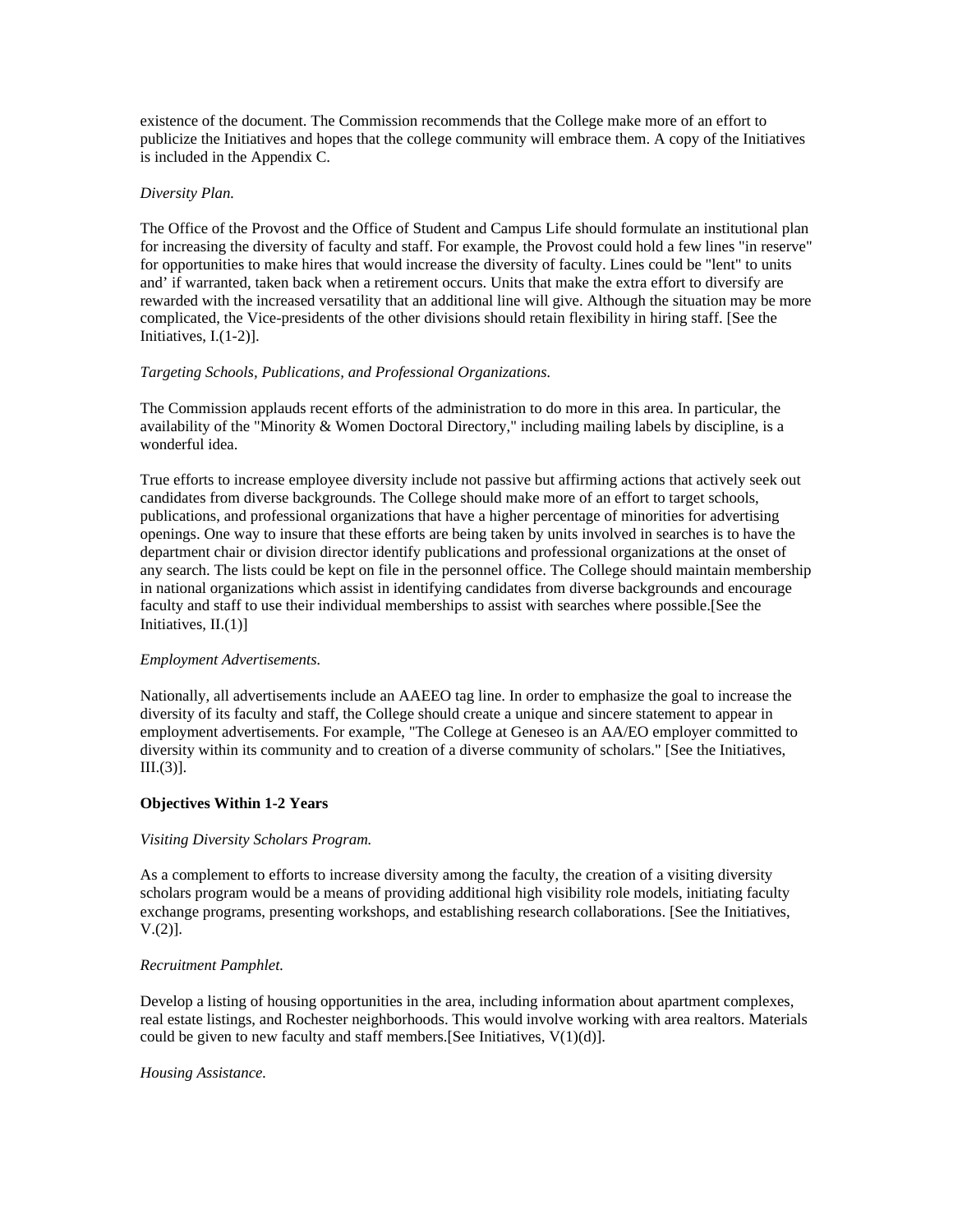Provide assistance in finding housing for faculty and staff members. The Initiatives suggest making available short-term, interest-free loans to help cover some of the expenses associated with moving. [See Initiatives,  $V(1)(a-c)$ ].

# **Student Recruitment**

## **Objectives Within 1-2 Years**

#### *Recruitment Materials.*

Recruitment materials should reflect the school's commitment to diversity in pictures and words. By including this commitment in general recruitment brochures, the College sends a message to all prospective students and their families that a diverse community is a central strategy in its concept of a liberal arts education. Additionally, the College may choose to create a "minority recruitment piece". This would be a separate brochure targeted toward the ALANA students. It would realistically portray the ALANA community at Geneseo and provide prospective students an idea of the type of community they can expect to join should they attend Geneseo.

# *College liaisons.*

The recruitment effort should make use of all available resources in the College community (e.g. departments, student clubs, faculty mentorships) to identify and work with ALANA high school students.

## *Relationships.*

The Admissions Office should encourage one-to-one relationships with career counselors, community and religious leaders, and community organizations who are in contact with ALANA students; and between prospective students and alumni, faculty and individual students. With individual students, the Commission propose an interactive strategy not unlike that used by coaches to recruit college athletes.

## *CampusVisitation Programs Expansion.*

Overnight visitation programs should be more encompassing to reach more students. This may require additional staff and financial support.

#### *Exchange Programs.*

The College and departments should explore ties with colleges historically serving Black, Latino American, and Native American populations. Exchange programs with these institutions may provide another opportunity for introducing increased diversity to Geneseo's campus.

## **Objectives Within 5 Years**

#### *Recruitment Incentives.*

ALANA students for whom Geneseo competes are courted by the best schools, private and public, and that one of the decisive factors in their final decisions is the financial package. The recruitment effort should be "backed up" with real incentives, scholarships to attract the best students.

## **International Student Recruitment**

## **Immediate Objectives**

*Committee on International Students.*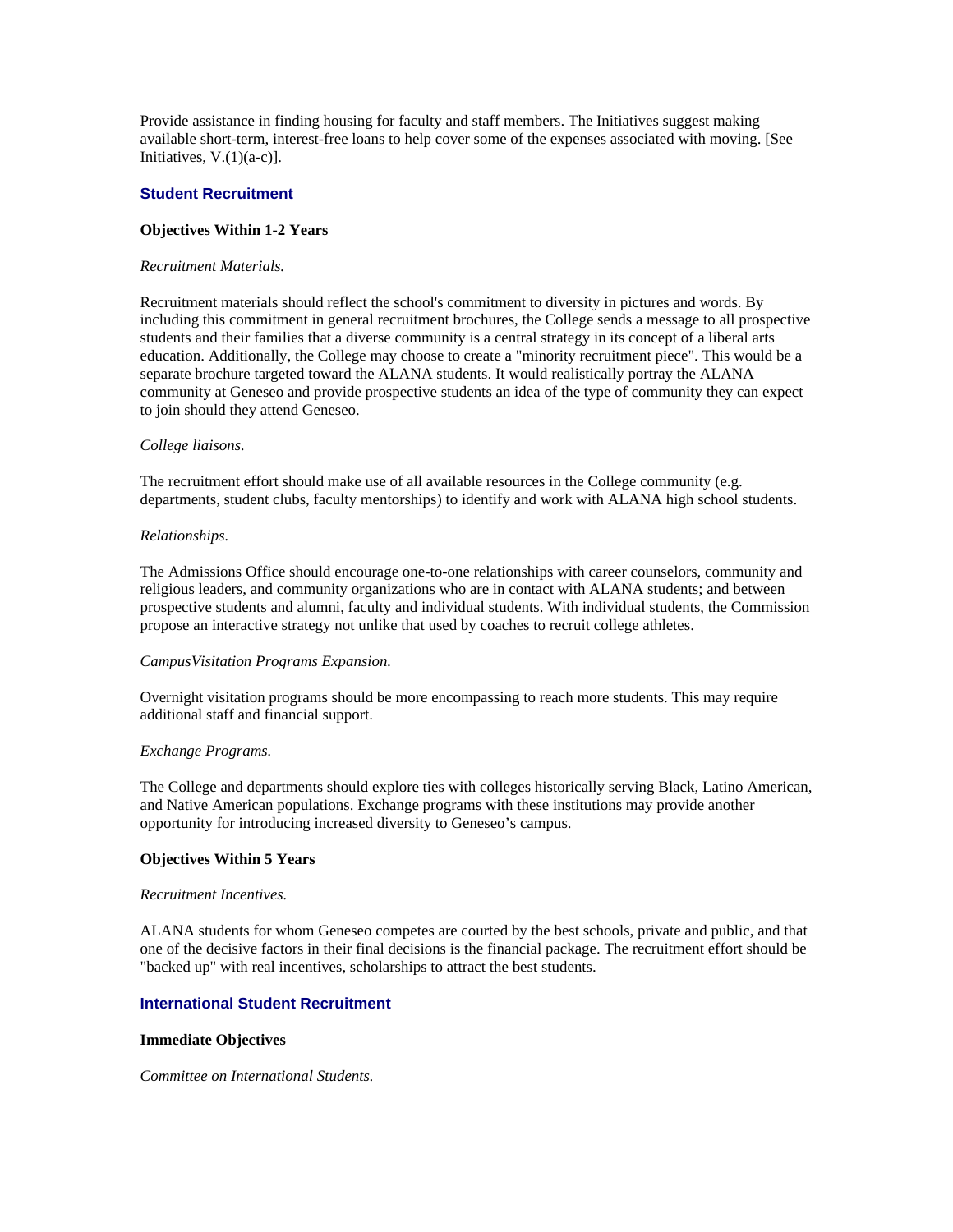This committee would work in concert with the Director of International Students Services, the Dean of Students, and the Dean of the College.

# **Objectives Within 1-2 Years**

## *International Recruitment Programs.*

The College should increase its efforts to recruit international students. These are students who come from abroad to matriculate at Geneseo. While the development of an international recruitment program could be costly and would require significant additional resources for the Admissions Office, it would increase the presence of foreign students on campus.

# **Faculty and Staff Retention**

## **Immediate Objectives**

## *Faculty and Staff Retention and Promotion.*

It should be recognized that ALANA faculty and staff are asked to serve on a disproportionately large number of committees to insure diverse points of view. Additionally, all faculty and staff who mentor individual students and student organizations play an important role in creating a supportive campus environment. These actions also help to increase student retention.

The definition of faculty and staff service to the institution should encompass mentoring of students and involvement in student organizations and activities, research on diversity issues, and attempts to infuse multicultural issues into the curriculum. Form H should be revised to account for this faculty involvement. Efforts to infuse diversity issues in the curriculum and make extra efforts to work with students of diverse backgrounds should be reflected in Classroom Performance and Responsiveness to Students in the evaluation of instruction . Evaluation for staff should be similarly modified to include a means of rewarding those who take extra measures to relate to students from diverse backgrounds.

#### *Maternity Leave.*

At present, there is no provision for maternity leave beyond sick leave and the reassignment of responsibilities to the other faculty or staff members. This situation can create a hostile atmosphere for young faculty members who wish to begin their families. The College should establish a more liberal maternity leave policy for faculty and staff.

#### *Low-cost Day-care.*

The College should be more "user friendly" to faculty, staff, and students with young children by providing low-cost day-care. This may not be as expensive as it seems. The College could, for example, provide space on campus for an independent day-care provider.

## **Student Retention**

## **Short-term Objectives**

#### *Student Retention Committee.*

The College should create a student retention committee whose primary charge would be to develop and coordinate a retention plan. This committee should be responsible for assessing the retention information the College currently obtains and for developing effective ways of collecting the information that is not currently obtained. The committee should also be responsible for conducting regular and thorough assessments of its retention efforts in some systematic fashion.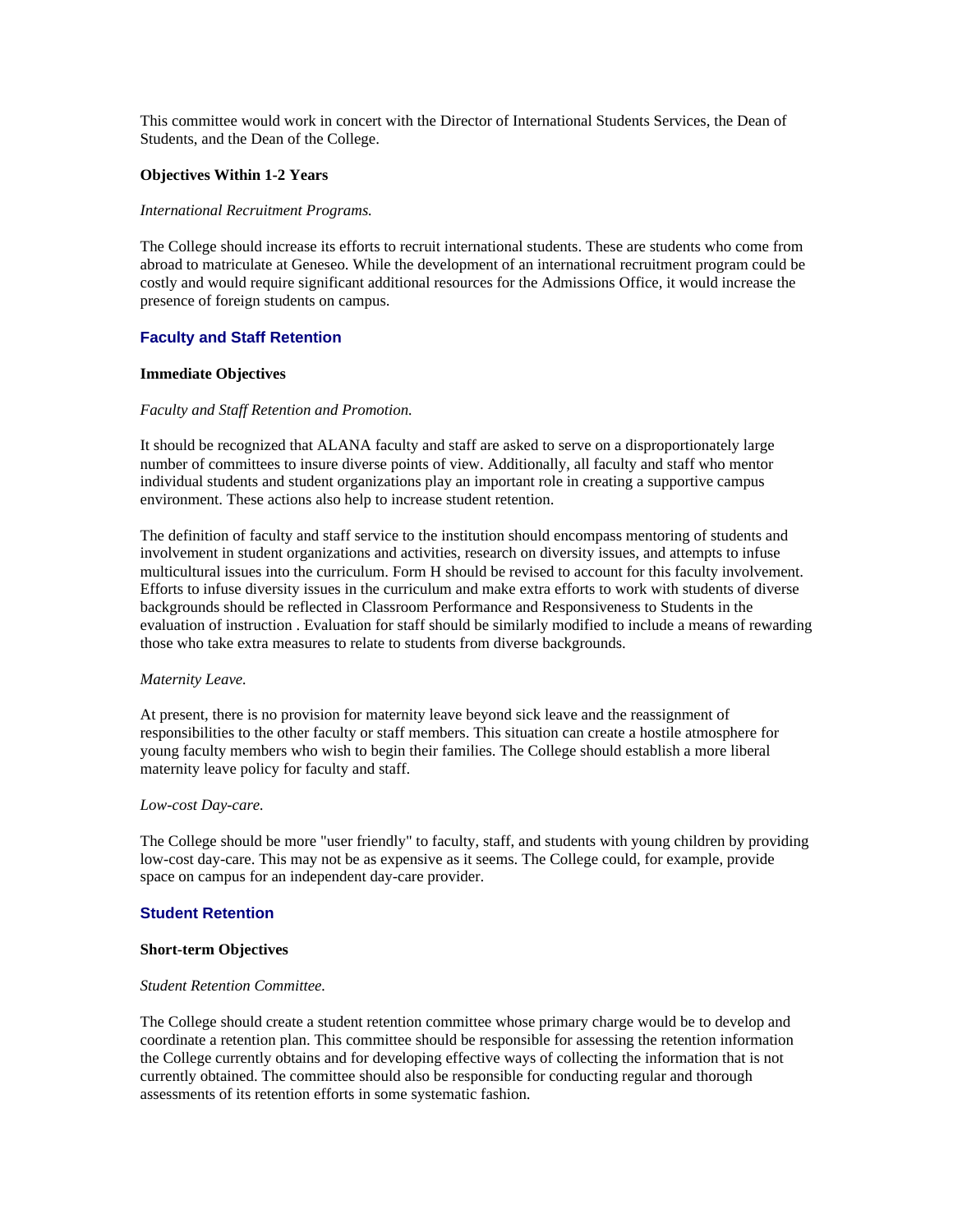## *First Year Peer Mentoring.*

Stacey Edgar has done a wonderful job of developing and coordinating the Peer Mentoring Program. Such a program is extremely valuable to the students it serves. The Peer Mentoring Program should be expanded to include as many freshmen as possible. This may mean providing additional staff and financial support for the program. Academic Affairs in the person of the Dean of the College should work in consultation with Stacey Edgar to develop a systematic plan for coordinating and expanding the Peer Mentoring Program.

# *Disability Services Specialist.*

The College should create a full-service office staffed by a trained disability services specialist. It should also be noted that there are a number of legal standards that must be adhered to when providing services to students with disabilities. The Council for the Advancement of Standards in Higher Education Self-Assessment Guide for Disability Services could be used as a guide to the development of such an office.

## *Data Collection.*

The assessment of student retention must start with good data. The College must begin gathering relevant data in a more systematic manner in at least the following:

Qualitative and quantitative data about why students leave (via exit interviews -

# similar to AOP' s)

Senior survey should include markers or information by race/ethnicity

Graduating senior data about why they stay and graduate

# *Teaching/Testing Adaptations.*

The College should ensure that all faculty are informed of teaching/testing adaptations for English-as-a-Second-Language (ESL) students and for those with learning disabilities. Faculty should be reminded periodically and these procedures published in a faculty handbook. The master schedule should inform each student that adaptations are possible for those who need and desire them.

## *Support Data Base for Students.*

The Office of Multicultural Affairs and the Counseling Center should compile a list of faculty and staff who would be willing to offer guidance to students who are seeking a connection with someone of a similar background. Interested faculty could provide information on his/her various backgrounds. Then, students who would like to make a connection with a faculty member from a given background (e.g., someone who grew up in an urban environment, someone who is Jewish, someone who is gay) could do so. Faculty and staff names would be made available through the Office of Multicultural Affairs, the Counseling Center, and Geneseo's web page.

## *Career Services Center Assistance.*

The Office of Career Services should participate in training to become more effective in assisting students with the job search, which can often present difficult challenges for student with disabilities. For example, students often struggle with disclosure of disability to a prospective employer. In addition to being a tricky personal decision, disclosure is bound by many legalities of which the students should be aware.

## *College Information and Technology Department (CIT) Services Expansion.*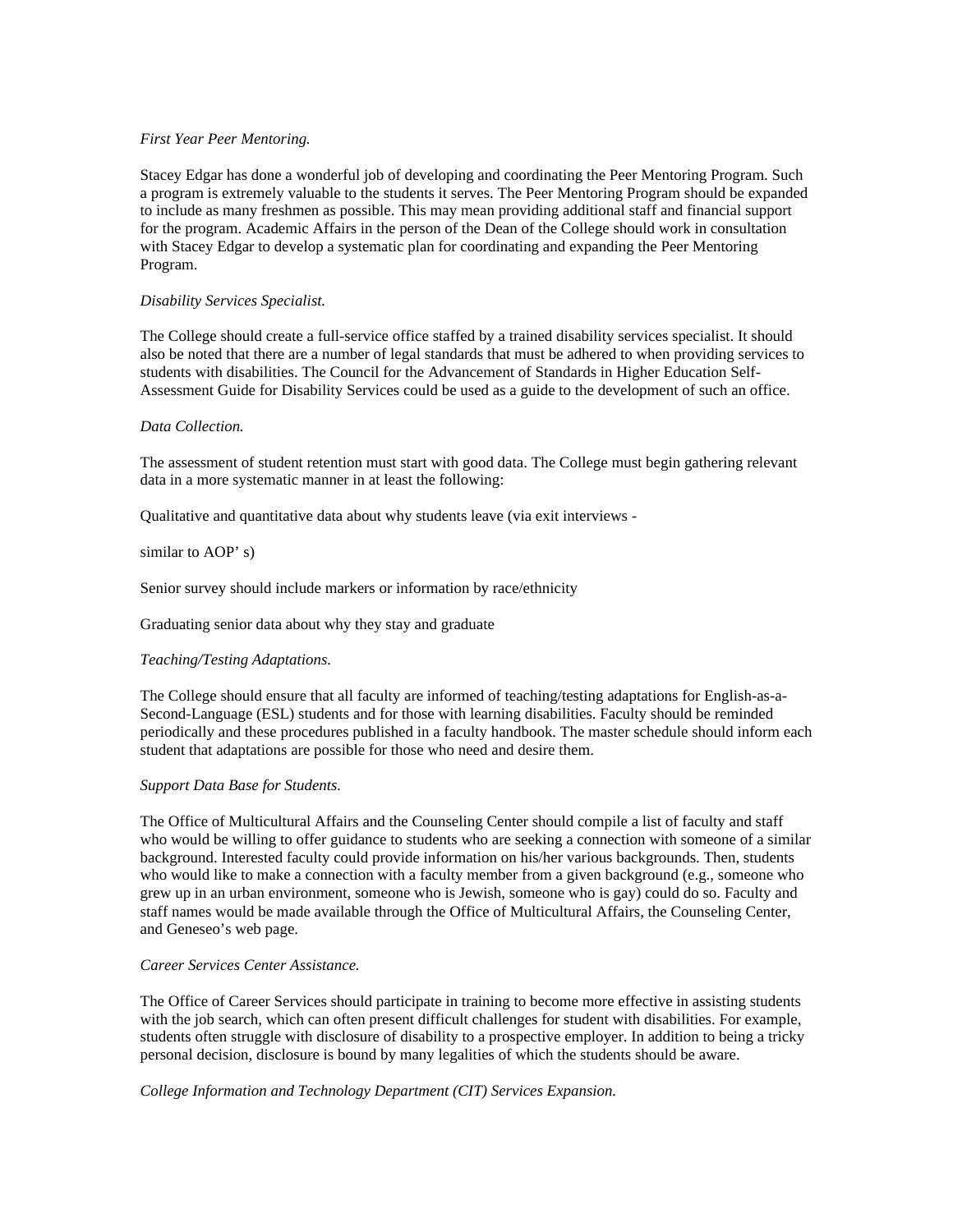College Information and Technology Department (CIT) should, in all of its planned improvements in technological services and equipment, consider how these plans affect students with disabilities. The staff should continue to liaise with the Office of Disability Services to acquire and make readily available adaptive equipment for students with disabilities.

# **Objectives for 1-2 Years**

# *Support Services and Tutoring.*

Many Ivy League schools and other universities comparable to SUNY Geneseo have developed unique ways to provide campus-wide support services to ALL students without having those services stigmatized as "remedial". SUNY Geneseo should survey comparable colleges to find out how they have effectively implemented their programs. If developed well, a campus-wide support services program could be an effective way to address student retention issues for all students at SUNY Geneseo. This could potentially benefit the entire campus community.

Though Geneseo admissions standards have steadily risen, there continues to be an increase in the number of students with disabilities being admitted and enrolling at the college, from 11 students in 1990-91 to 65 students in 1997-98. Accompanying the increase in numbers has been a parallel increase in variety and seriousness of the types of disabilities seen within this population. Of the enrolled students with disabilities, the majority evidence learning disabilities and attention deficit disorders. The number of students with physical or mobility impairments is understandably small considering the terrain of the campus, nevertheless, students with physical impairments do enroll at Geneseo. Other diagnoses include Obsessive Compulsive Disorders, Autism, Cancer, and learning impairments caused by drug and alcohol abuse.

During the 1997-98 school year, students with disabilities participated in classes in all academic departments. Students were enrolled in 117 different classes, working with 117 different professors, some professor having more than one student per class. The School of Education enrolled students in 13 classes offered, the highest of any department; the Mathematics department followed with 11 classes. There are a number of efforts the college could make to increase its responsiveness to and support of students with disabilities.

This program may also house intensive English language services as a supplement for or complement to courses presently offered by English and Communicative Disorders and Sciences. Students with disabilities could receive help at this center also.

A tutoring program staffed by faculty should be established. This may mean providing additional staff and financial support for such a program at the college level or having departments provide release time or departmental service for faculty who tutor at the department level.

## *Teaching Methods Modifications.*

Faculty and staff should participate in training sessions that relate effective techniques for accommodating students with disabilities in the classroom, as well as other campus areas, such as the library, gym facilities, the residence halls, science labs, computer labs, smart classrooms, etc.

## *Low-cost Day-care.*

Older students often have familial needs that must be met in order to pursue an education. The College should establish a low-cost day-care for nontraditional students to help meet some of this need. This proposal could be integrated with a similar proposal made for faculty.

# **Building a Liberal Curriculum**

# **Objectives Within 1-2 Years**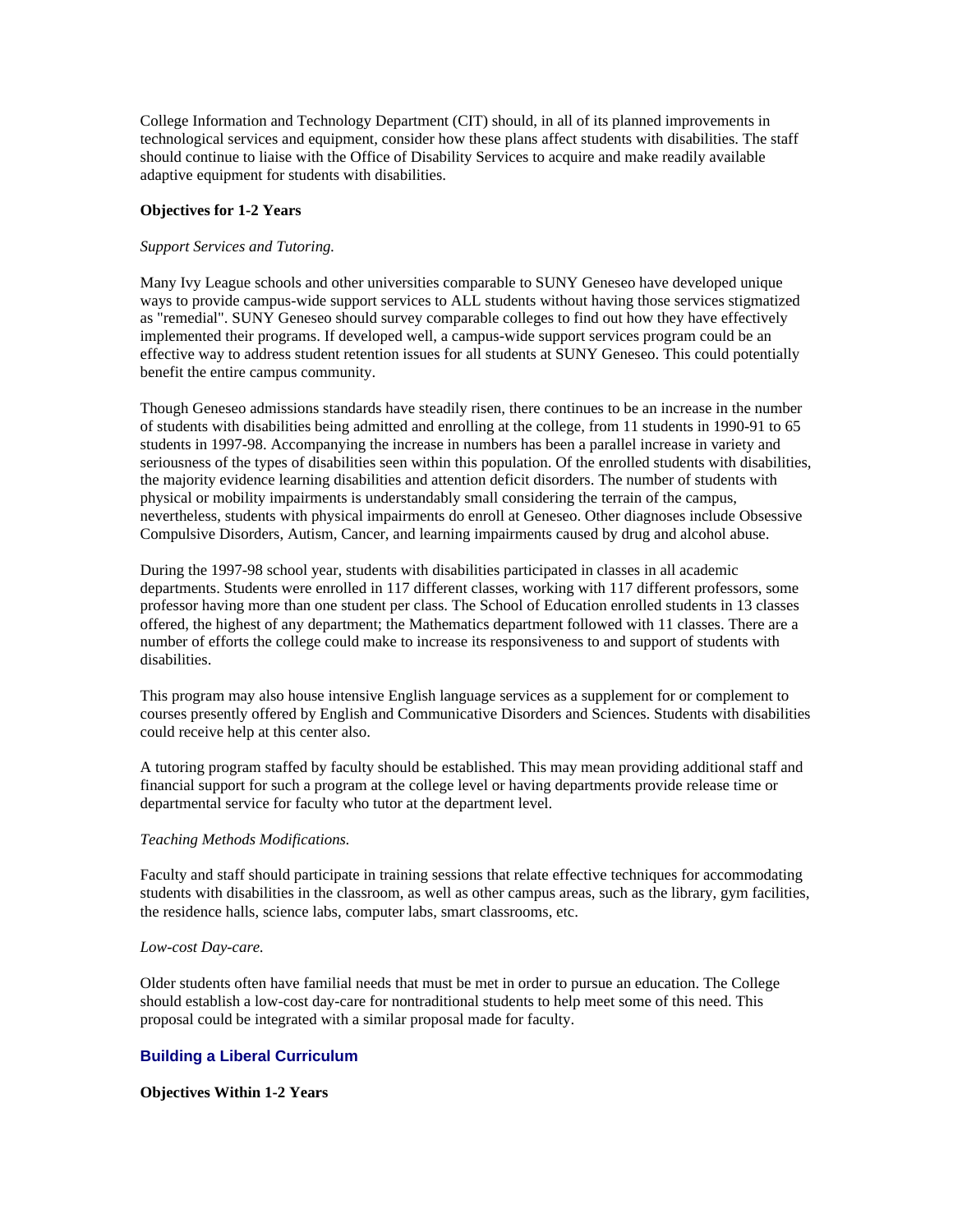## *Core.*

Courses approved for Core should address concerns relating to diversity or justify why such an approach is inappropriate. Rather than introduce a new component to the core (such as American pluralism), the College should create and foster of culture of diversity by ensuring that all courses satisfying core requirements include diversity issues, unless it can be demonstrated that such an approach is not relevant to the topic.

# **Objectives Within 5 Years**

# T*eaching Resource Center.*

Integrating diversity in the curriculum requires providing adequate teaching support for faculty. A Teaching Resource Center would provide faculty access to support services for teaching. This center should be coordinated and maintained by a professional staff member or be the half-time responsibility of a faculty member of the School of Education, who specializes in pedagogical issues in teaching, including the integration of diversity issues in the curriculum. In addition, this center should contain a resource list of videos, books, and journals from a variety of disciplines as well as sources containing experiential exercises and demonstrations. This would support faculty who are committed to taking a multicultural approach to their teaching, yet lack the background to do so effectively. Such a center would be an important faculty development tool and would support faculty who wish to diversify their current courses and/or develop new courses addressing diversity issues.

# *Faculty Consultation Program.*

Infusion of diversity into existing courses and the teaching of new courses can be enhanced through the expertise of faculty at SUNY Geneseo or at other institutions who can act as faculty consultants. Financial incentives in the form of grants should be offered to support consultants and those faculty at Geneseo who are attempting to make such change.

## *Intersession and Spring Break Experience.*

Intersession can be used to increase the number of international programs and to introduce service-oriented diversity programs. Alumni could be involved in organizing and running these programs.

## *Department Support of Student Groups.*

Diverse student groups often function in a vacuum and struggle with limited budgets. Many cultural organizations are SA funded and must adhere to strict budget guidelines. This restricts organizations from sponsoring certain events that cost too much money. Limited resources for activities can be expanded if academic departments form alliances with these groups to co-sponsor events. Departments should work together, with support from the Administration, to help these student organizations.

## *Academic Minors.*

At present, minors in Africana Studies, Latin American Studies, Asian Studies, and Women's Studies exist. This list could be expanded to include Jewish Studies, and Lesbian and Gay Studies. Efforts also should be made to insure that classes within these minors are offered on a regular basis. Faculty should be offered financial incentives to develop academic minors that address diversity concerns.

## *Specific Courses*

SUNY Geneseo offers the occasional individual course in Jewish, Asian, and lesbian and gay studies. The number of such courses should be increased, perhaps by hiring adjuncts, inviting visiting scholars, or using distance learning technology. Another possibility is to encourage increased cross registration with surrounding schools for fulltime students.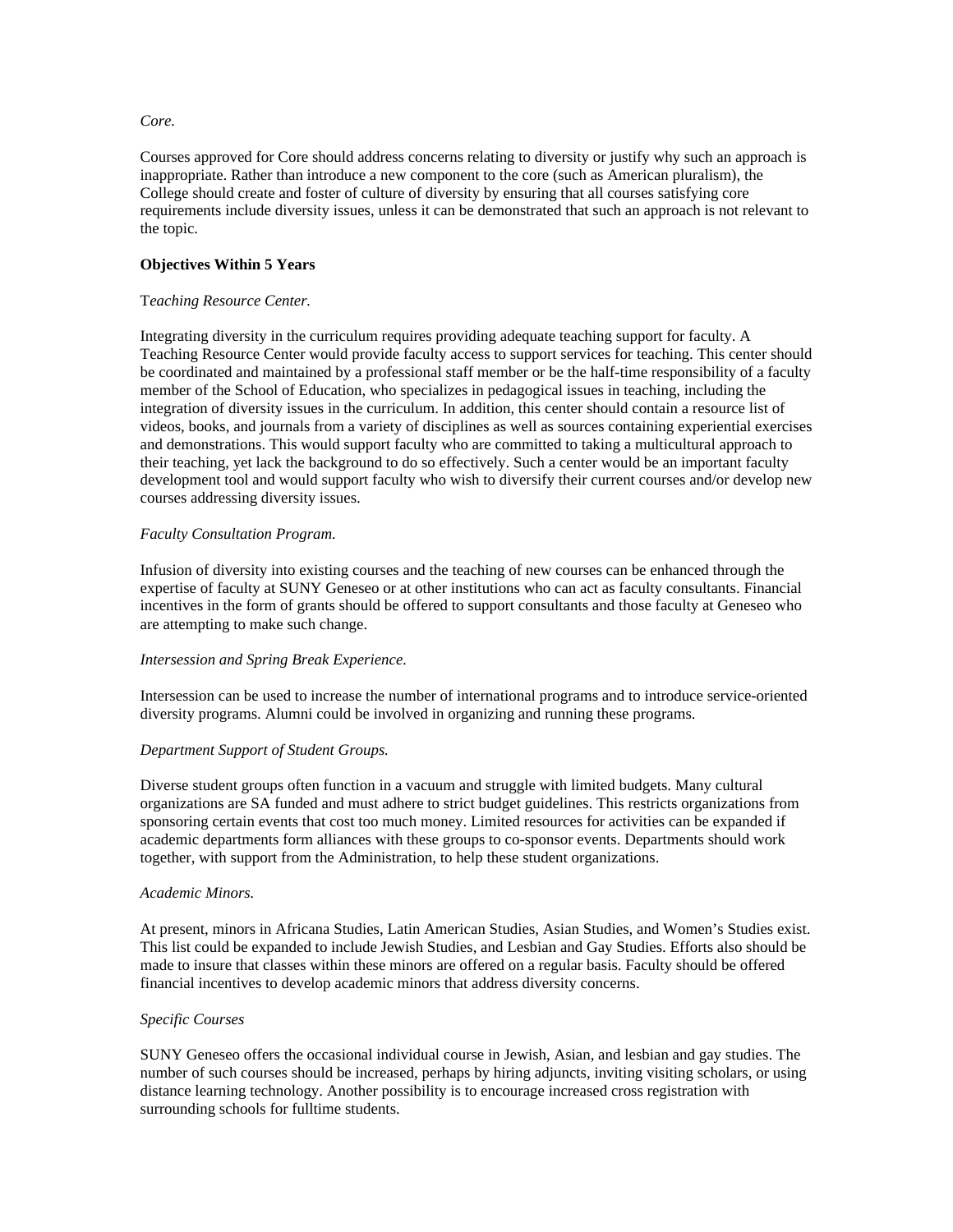## *Foreign/Sign Language Requirement for All Students.*

The learning of a second language puts students in contact with other cultures, broadens their minds, and helps them to realize there is more than one way to look at the world. Students could be required to complete two introductory level courses or demonstrate competency through testing in a foreign or American Sign Language.

# **College Exchange Programs/Study Abroad**

#### **Immediate Objectives**

#### *Departmental Exchange Programs.*

The College should offer incentives to encourage, assist and support departments interested in establishing exchange programs with schools abroad, including countries outside of Europe. Exchange students come for a short term (one to two semesters), are not matriculated, and pay tuition to their home schools. While these programs do not require much from the institution in terms of support, they can add a great deal of diversity to the institution.

#### *Study Abroad.*

The College should establish a vehicle for the exchange of ideas between those who have studied abroad and those who have not. Student mentors who have studied abroad can be used by the College to encourage those who have not.

## **The SUNY Geneseo Campus Community**

#### **Immediate Objectives**

#### *Orientation Information.*

To enable students to gain early connection with various religious, social and cultural organizations, the College Union and Activities Office, in conjunction with the Office of New Student Programs, should work to increase access. New students, for example, might be required to fill out a form with options of various organizations and clubs on campus before they register ( with a "no" option available).

## *Holiday Celebrations.*

Offices should be reminded that many different traditions are celebrated by members of The College's community. Seasonal holiday celebrations should be more encompassing, celebrating various religious and cultural holidays.

Faculty and staff need to be reminded of the "Policies Governing Student Attendance in Classes on Religious Holidays" (section 224-a of the Education Law of New York State, cited on P. 390 of the 1998- 2000 Undergraduate Bulletin). Increased diversity may mean an increase in students who observe religious holidays on days when classes are in session.

# *CAS.*

The College should develop a meal plan that includes ethnic and religious diversity, such as a Kosher kitchen. In addition, CAS should offer the option to pay for special event cultural dinners with meal plans as opposed to the CAS-h account. Many students do not have the money to pay for the variety of cultural dinners that are sponsored on campus causing attendance to be low. If students could pay with their meal plan, the number of students coming to the shows might increase.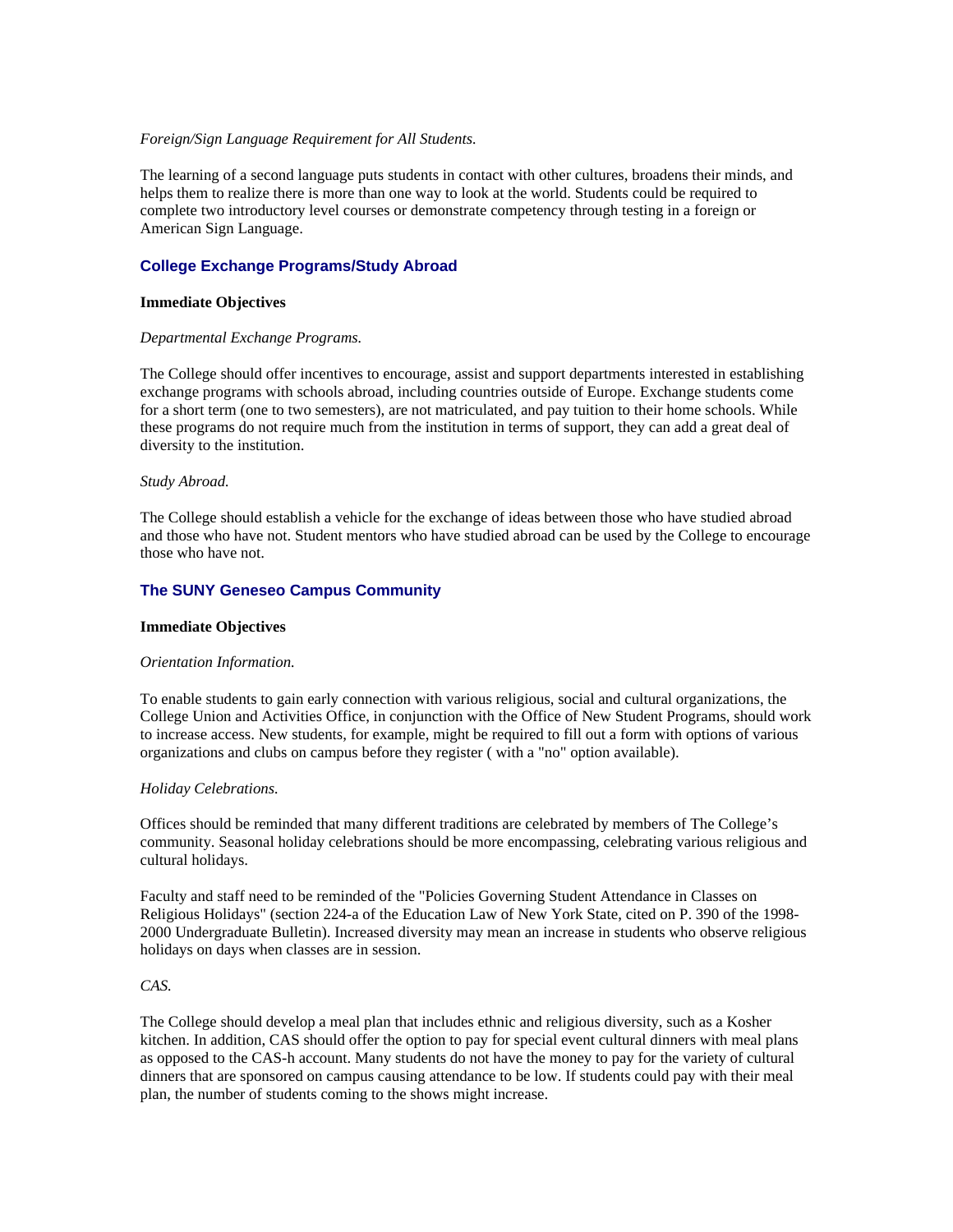## *Residence Hall-Student Organization Coordination.*

Many of the social/cultural organizations have expressed interest in better integration of the larger student community into their programming. One way to accomplish this is to increase the exposure of hall residents, especially those of the freshmen centers, to the cultural and social organizations. Specific residence halls could work directly with various social/cultural organizations. Organizations might hold their meetings in those residence halls, include them in their programming, and the like. Some organizations are already doing this. All social and cultural organizations should expand these efforts.

# *Coordination of Student Organizations.*

The various social, cultural, and religious student organizations should continue supporting one another's events and continue coordinating their activities to avoid overlap between cultural events. In addition, all student organizations should be contacted to include them in this process. The assistant director of Multicultural Affairs for the Student Association might play a major role in coordinating the efforts of these groups.

# *Safe Zones.*

Faculty or staff should be encouraged to establish their offices as "safe zones" for lesbian, gay, bisexual, and transgender students, staff, and faculty by displaying stickers on their doors. Stickers can be obtained by faculty or staff upon completion of training in lesbian, gay, bisexual, and transgender issues conducted by Counseling Services and the Lesbian, Gay, Bisexual, and Friends student group. Such training should be accomplished on a biennial basis.

# *Multicultural Center.*

Perhaps housed in Mary Jemison Hall, this center could serve multiple purposes. It could provide students, faculty, and staff with "safe" places to interact both formally and informally in a supportive environment. In addition, it could be a place where support networks could be established, where information about diversity and identity issues could be made available to all members of the community, and where all members of the community could go to learn about other cultures.

## *Campus Lounges.*

There is a need to establish a sense of community. The College should set aside comfortable, out of the way lounges, to encourage faculty, staff, and students to gather in non-classroom settings for interactions.

# **Objectives for 1-2 Years**

## *Welcoming New Students.*

From the initial interaction with students, SUNY Geneseo needs to establish an atmosphere of welcoming diversity by:

## *Broadened Responsibility.*

The College should broaden the primary responsibility for student orientation from Student Affairs to the campus community with the explicit goal of introducing the new students to the Geneseo college community. Diversity issues should be an important part of that introduction.

## *Incorporating Diversity into Weekend of Welcome.*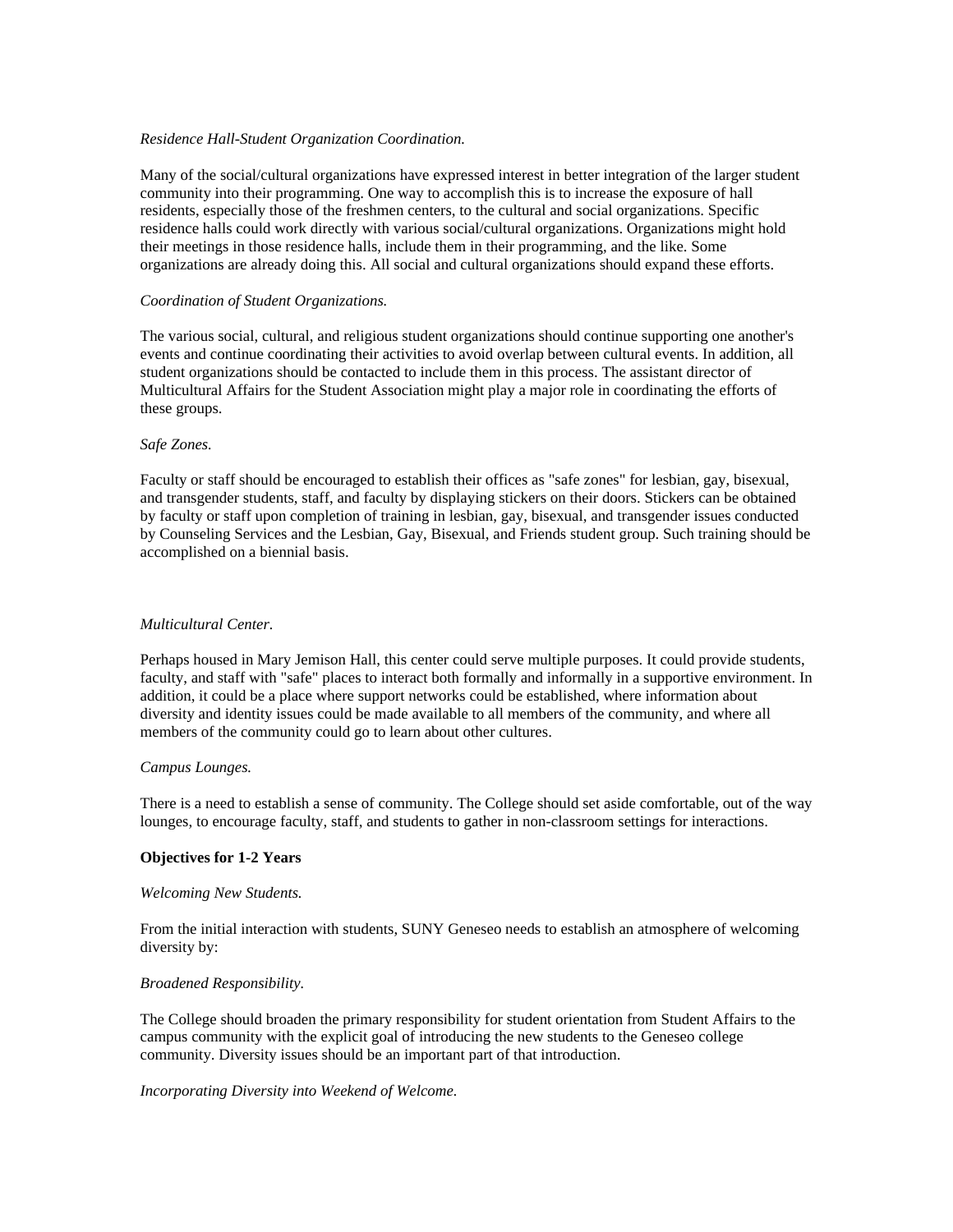The College should incorporate diversity themes into both the summer programs and the Weekend of Welcome programs for freshmen. These programs need to be a natural part of the programming, rather than a "side" issue.

#### *Common Orientation Experiences.*

The College should seek appropriate ways to have common orientation experiences and activities involving both AOP and the other incoming freshmen.

#### *Faculty Participation.*

More faculty should participate in the Weekend of Welcome as well as activities that recognize and promote the value of diversity on campus.

#### *Follow-up.*

The College should create opportunities throughout the freshmen year, to follow-up on the summer orientation including the whole college community and emphasizing valuing diversity.

#### *Sensitivity training for faculty and students.*

Make it a natural part of the process for incoming faculty and students. Such training would communicate to incoming faculty and students that this campus values diversity.

#### *Diversity Sensitivity Orientation.*

To insure that all faculty and staff are aware of College policy and to help raise the sensitivity of all College personnel to diversity issues, the College should include diversity orientation as part of job orientation and enrichment programs. To ease the transition to life in the academy, the academic units should establish mentoring programs for all new faculty and staff.

#### **Objectives for 5 Years**

#### *Integration of Classroom and Student Diversity Events.*

To create true community events, there should be increased coordination between faculty and student organizations so that events and programs could be better integrated with class discussion and course topics. This would integrate students' in-class and out-of-class activities.

#### *Faculty-Student Interaction.*

A true college community must extend beyond classroom interaction of faculty and students. To increase faculty-student interactions outside the classroom, the College should encourage educational and cocurricular programs where faculty and students interact by providing more opportunity for faculty to share information about their cultural backgrounds. Special faculty-student events could encourage such exchanges.

#### *Campus-wide Events.*

If the campus community values diversity, then diversity programs for students should be an entire community effort with various departments working together to help with design and implementation. Particular attention needs to be focused on reframing and reformatting diversity and multicultural programs and events to engender more student enthusiasm. Perhaps this should be done in collaboration with the campus community. The focus should be on quality more than quantity.

## **Faculty and Staff Community**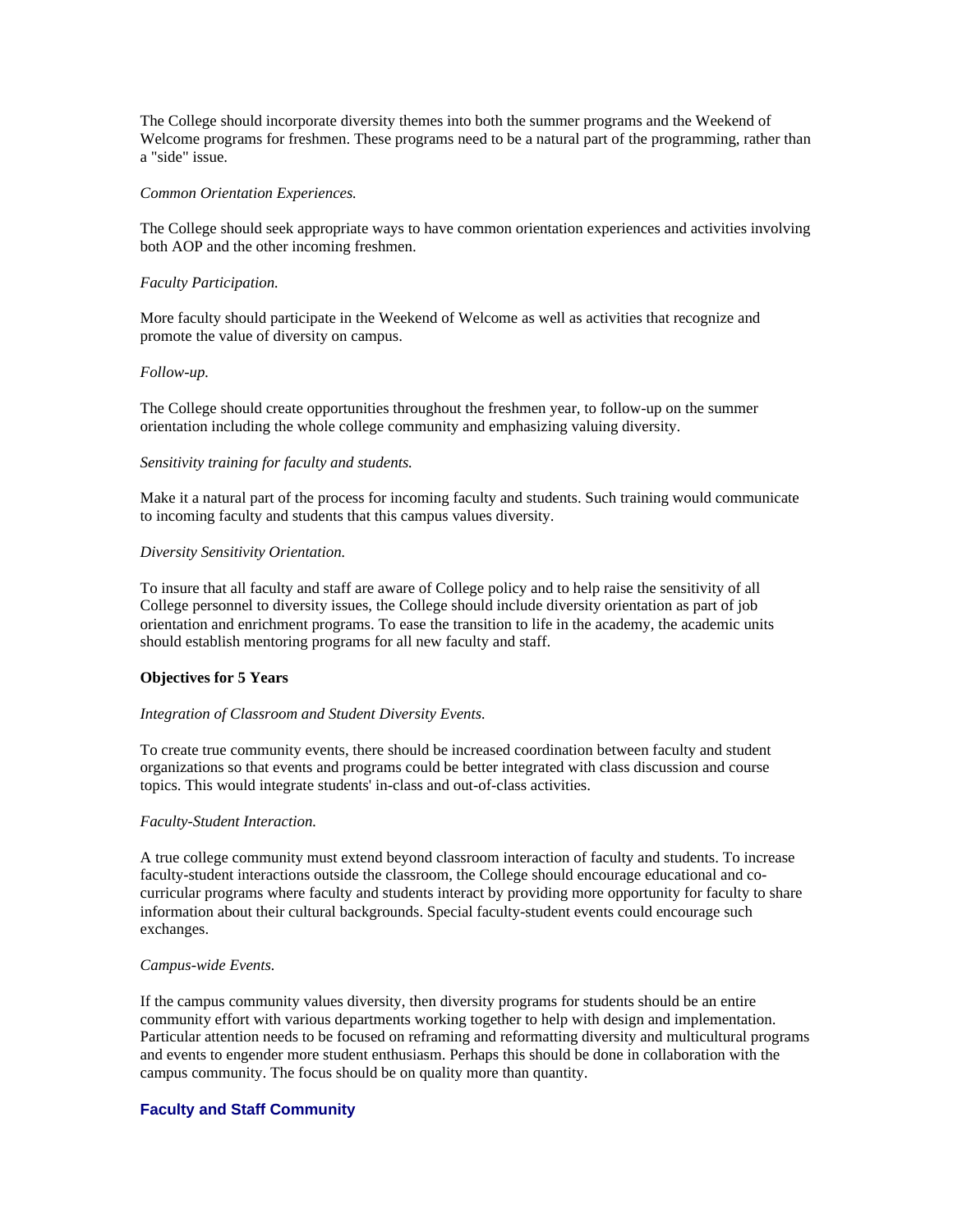#### **Immediate Objectives**

#### *Social Interaction.*

With more and more employees choosing to live in the metropolitan areas of Rochester, the College should take measures to help build community. For example, there could be more opportunities for faculty and staff and their families to get together socially, such as a faculty/staff dining area, an annual "company" picnic, etc.

## **The Geneseo Community and Beyond**

#### **Objectives for 1-2 Years**

#### *Campus Events and Classes.*

Local elementary and high school students should be invited to different diversity-related events or classes as part of their classwork during the day. This may require talking to high-school teachers to see if they would be interested in having their students come to campus. Some professors on campus already do this. Perhaps develop an expectation that this is an important part of the faculty role. The College should increase its communication with local schools about diversity-related events on campus.

#### **Objectives for 5 Years**

#### *Workshops.*

Other high schools (e.g., Brighton) have faculty and students from diverse backgrounds come in and talk to the students through various workshops. They dedicate time where students have options to go to various presentations or workshops (either all in one day or one hour every day for a week). The College could further encourage faculty from diverse backgrounds to participate in "The Expert's List" published by the Office of Communications and Publications and ensure that that information be distributed to area high schools.

#### *Conferences on Campus.*

The College should encourage conference days in which elementary school and/or high school children attend talks, events, dinners, etc....surrounding diversity issues.

# **1988-1998 information on the background of first-time full-time students at Geneseo and other 4 year public colleges**

# **Outline for an International Student Office**

**Personnel**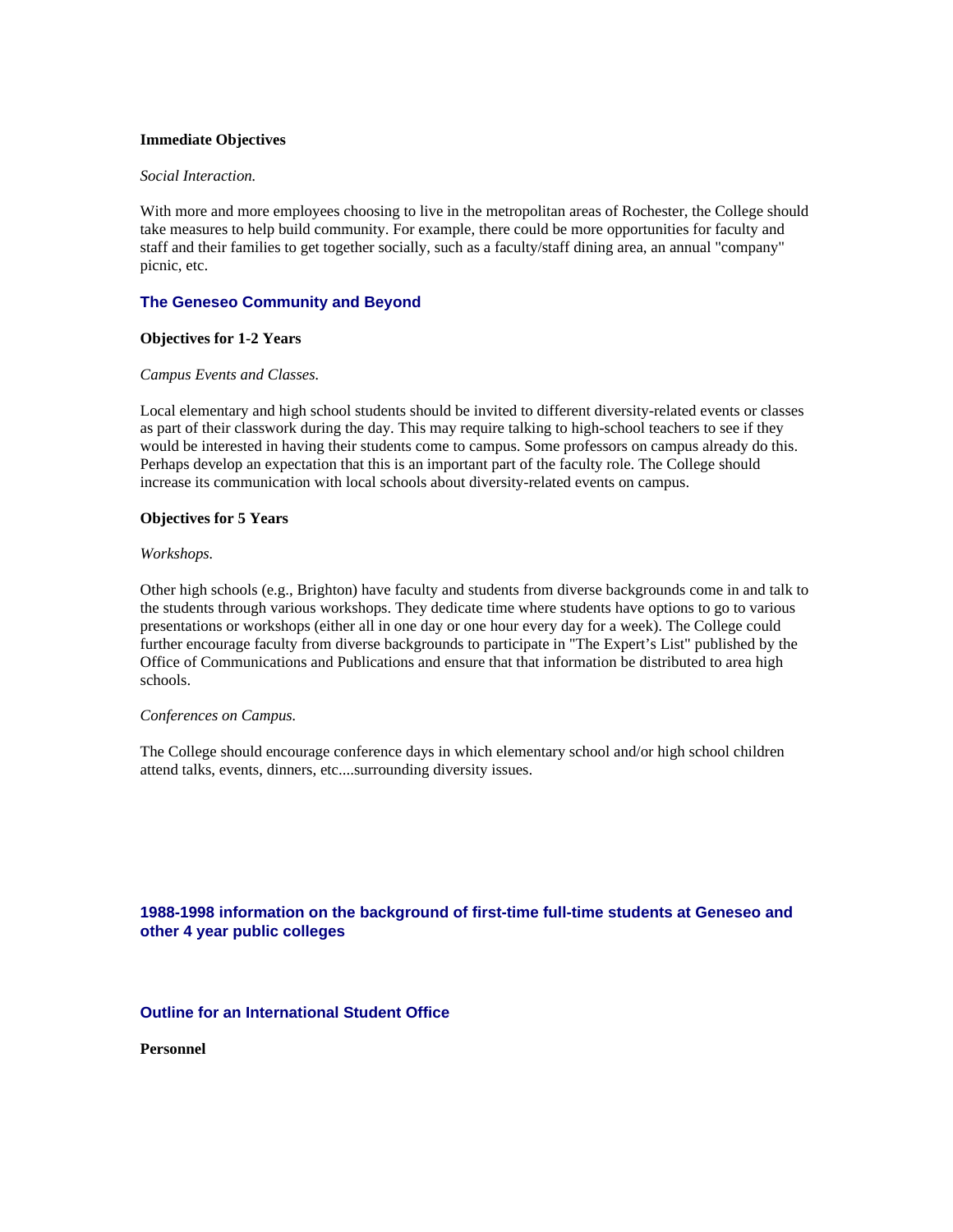#### **Director of International Student Services**

Oversee the office

Interface with college administration

Coordinate services with other campus offices

Keep abreast of immigration policies and their implementation

Advocate for international students

Monitor need and implementation of support programs

# **International Student Advisor**

Advise, advocate for, monitor needs of international students

Program:

Orientation for new students

Continuing orientation

Introduction of students to campus community: "get-togethers", "buddy programs", peer counselors, dorm get-togethers

Introduction of students to larger community: friendship families, programs in local schools

Preparation students for reentry into their home countries

Provide basic counseling for students:

Cultural adaptation

Personal problems

Academic issues

Financial worries, etc.

Refer to appropriate campus services such as counseling, health services, dining halls, residence life, Dean's Office, etc.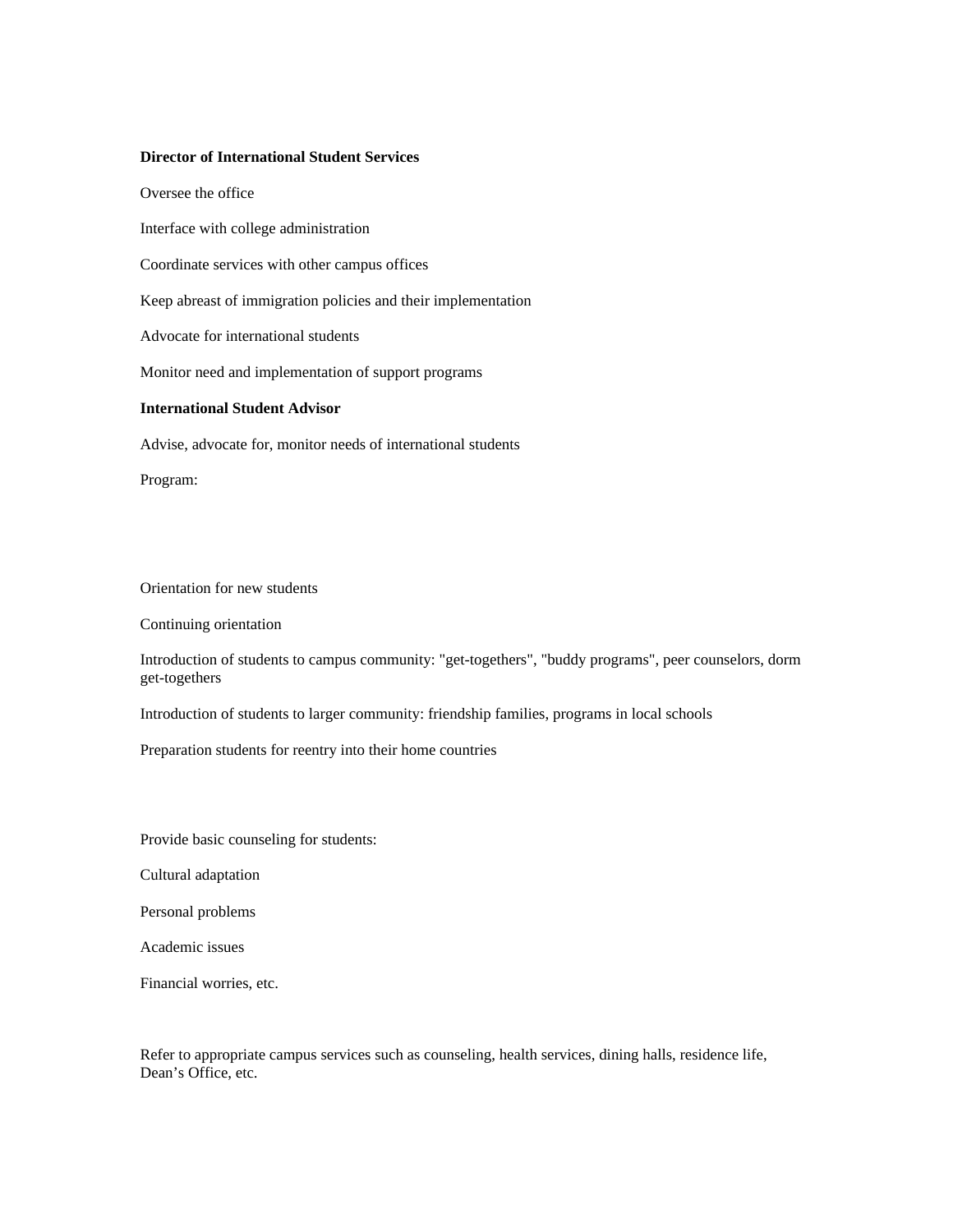## **Immigration/Admission Specialist**

Keep abreast of INS policies and implement them Advise incoming and admitted students, faculty, and administration re.immigration needs of students Document preparation Maintain data base of students and their immigration status

#### **Student Interns**

Assist with Orientation Field basic questions Data entry "Front office" kinds of questions and services like making appointments

# **Services**

# **Immigration Advising**

Help students prepare for Practical Training

Assist students to find jobs

Provide programs to update students on immigration regulations

Provide informational brochures on travel, employment regulations

# **Immigration Document Preparation and Update**

Prepare I-20 for incoming students

Review and evaluate proof of financial support forms

Work with Admissions Office to evaluate students academic credentials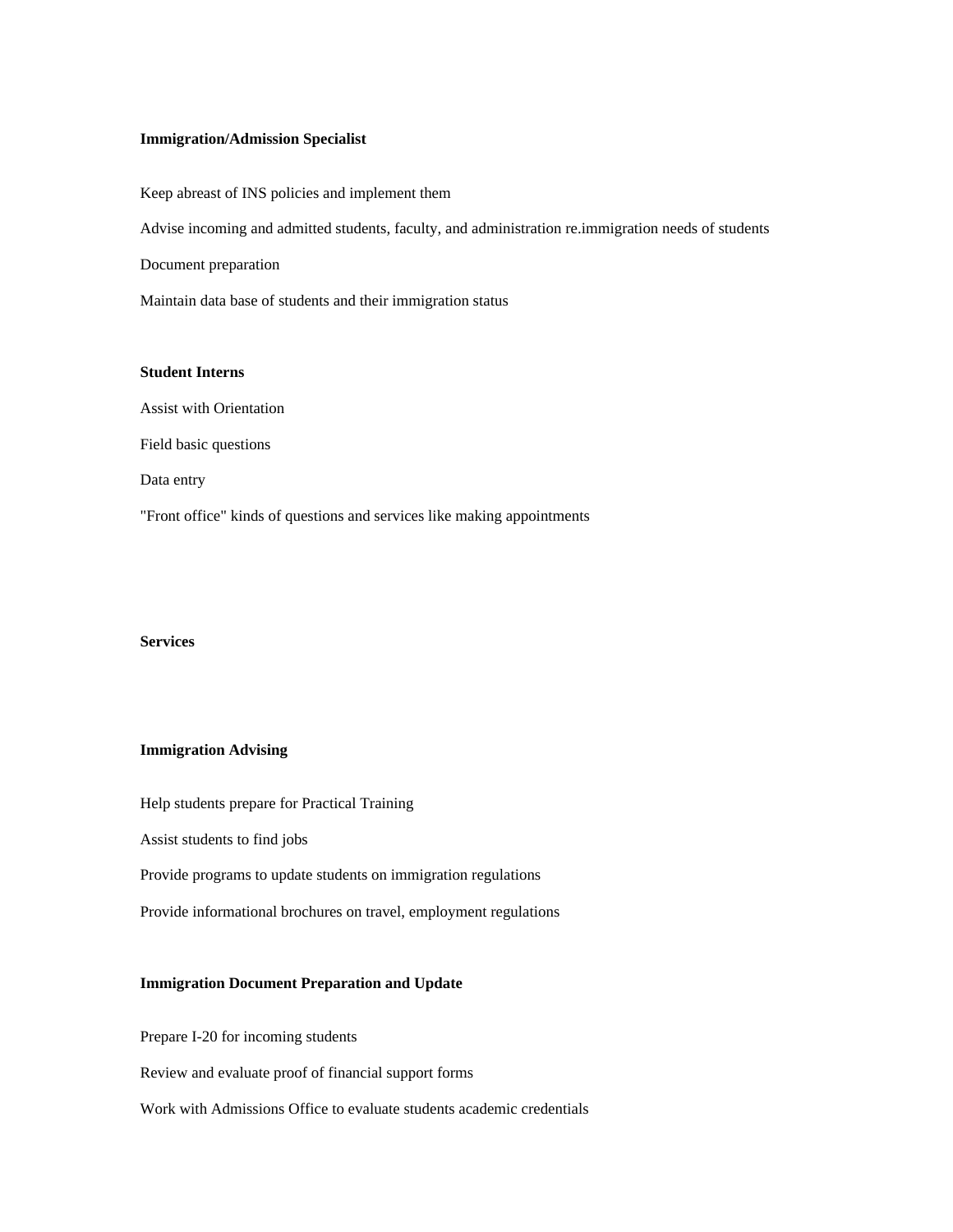Update and sign documents for students in the program

Travel signatures and travel documents

## **Recruitment**

Work with Admission Office to establish admissions guidelines

Work with Admission to evaluate student applications

#### **Academic Advising**

Work with Dean refer students to appropriate programs: ESL, tutoring, Writing Center, etc.

Create a course (First Year Seminar) that teaches about cultural diversity by matching international and American students

#### **Social Programs**

Organize programs for the campus community to "show case" international

students

Organize programs to introduce American and international students to each other and facilitate adaptation to campus life: in residence halls, through buddy programs, international club

Organize International Day

Match students with friendship families

**Organize** 

Programs to familiarize students with the area: field trips, shopping trips, discover the US, etc.

Programs that help students deal with culture shock, homesickness, financial and personal problems

Programs that help students understand and function in American culture and sensitize American students to other cultures

#### **"Mainstreaming" International Students**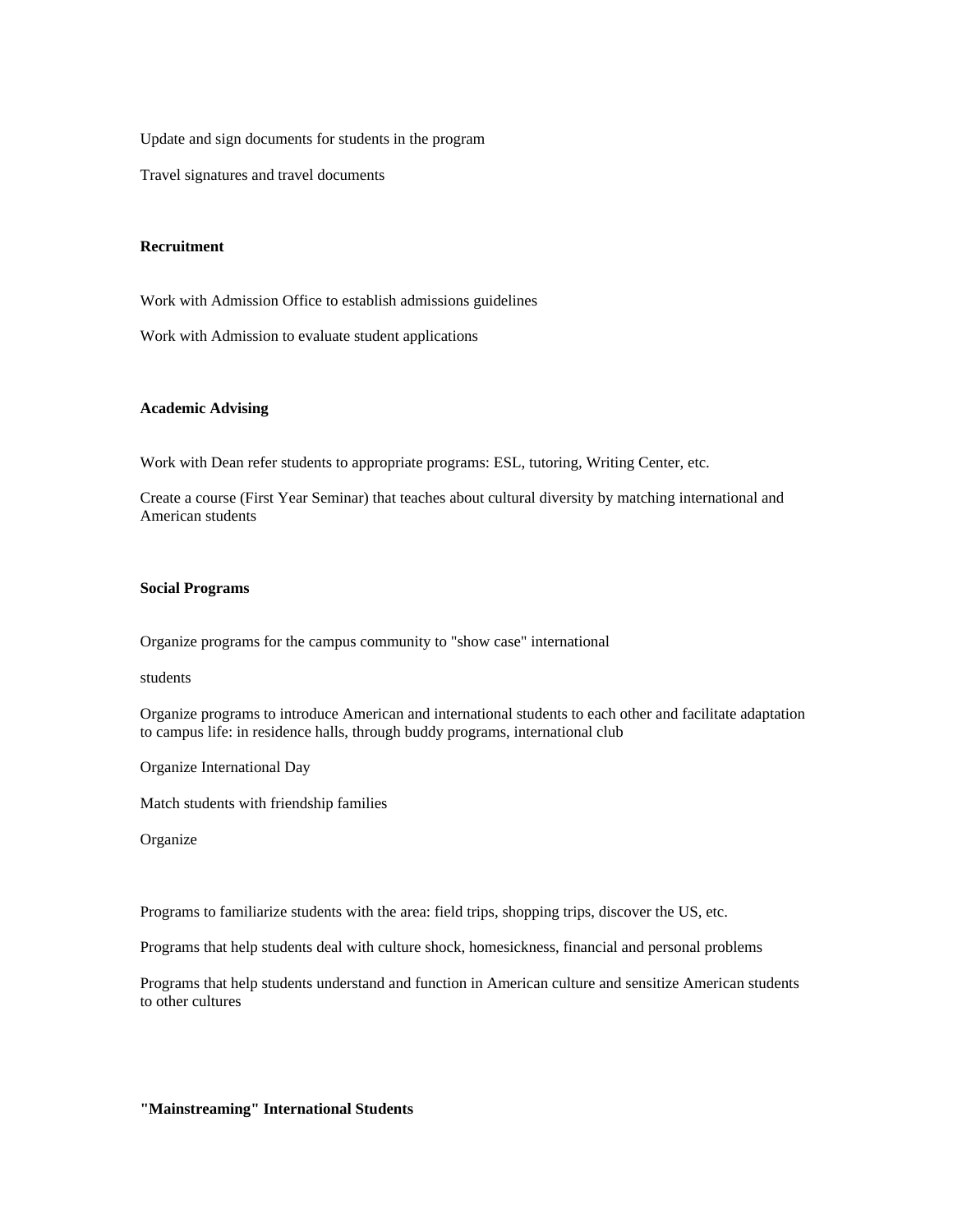Advocating for international students rights to a quality education and a quality experience on campus,

Assisting international students

Appropriate internship and work experiences

Financial aid or assistance in case of emergency (death in family, inability to pay tuition, political turmoil, etc.)

Health issues

Food

Emergency: critical illnesses, death/repatriation, psychological/emotional problems, hospitalization

Health insurance

Car insurance

Off-campus housing

Provide housing for students who have no place to go during breaks, intersession, summer

Coordinate faculty mentor program

# **Commission Members**

*Faculty Administration/Staff Student* Sharon Bossung Kelly Clark Jason Capili Rose-Marie Cherici Archie Cureton Reyna Cerda Laura Doan Richard Farquharson Ji Yoon Chung David Geiger Betty Fearn